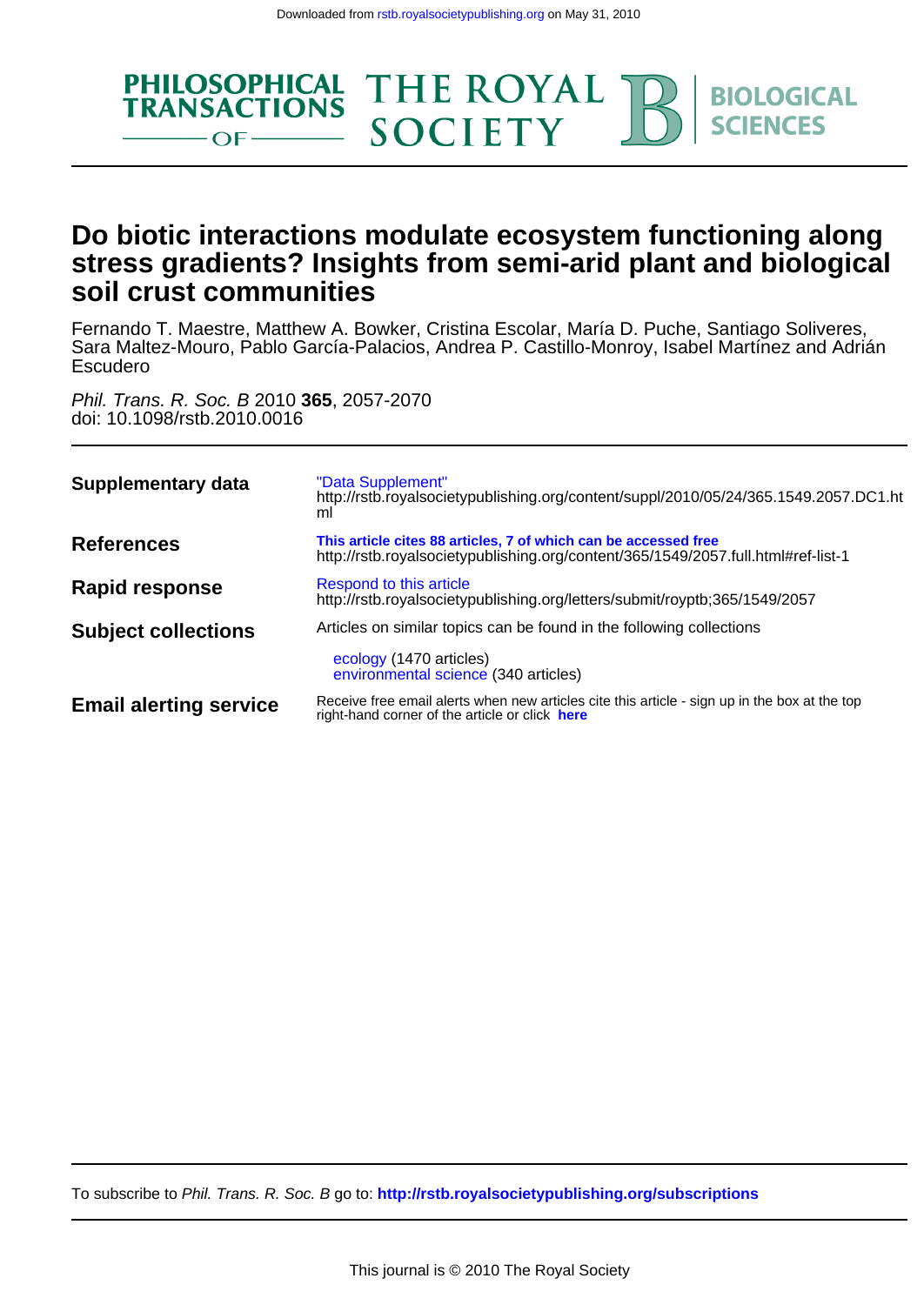

# Do biotic interactions modulate ecosystem functioning along stress gradients? Insights from semi-arid plant and biological soil crust communities

# Fernando T. Maestre<sup>1,\*</sup>, Matthew A. Bowker<sup>1</sup>, Cristina Escolar<sup>1</sup>, María D. Puche $^{\rm l}$ , Santiago Soliveres $^{\rm l}$ , Sara Maltez-Mouro $^{\rm l,2}$ , Pablo García-Palacios $^{\rm l}$ , Andrea P. Castillo-Monroy $^{\rm l}$ , Isabel Martínez<sup>1</sup> and Adrián Escudero<sup>1</sup>

 $^1$ Área de Biodiversidad y Conservación, Departamento de Biología y Geología, Escuela Superior de Ciencias Experimentales y Tecnología, Universidad Rey Juan Carlos, 28933 Móstoles, Spain  ${}^{2}$ Centro de Ecologia Funcional, Departamento de Botânica, Universidade de Coimbra, Coimbra, Portugal

Climate change will exacerbate the degree of abiotic stress experienced by semi-arid ecosystems. While abiotic stress profoundly affects biotic interactions, their potential role as modulators of ecosystem responses to climate change is largely unknown. Using plants and biological soil crusts, we tested the relative importance of facilitative–competitive interactions and other community attributes (cover, species richness and species evenness) as drivers of ecosystem functioning along stress gradients in semi-arid Mediterranean ecosystems. Biotic interactions shifted from facilitation to competition along stress gradients driven by water availability and temperature. These changes were, however, dependent on the spatial scale and the community considered. We found little evidence to suggest that biotic interactions are a major direct influence upon indicators of ecosystem functioning (soil respiration, organic carbon, water-holding capacity, compaction and the activity of enzymes related to the carbon, nitrogen and phosphorus cycles) along stress gradients. However, attributes such as cover and species richness showed a direct effect on ecosystem functioning. Our results do not agree with predictions emphasizing that the importance of plant–plant interactions will be increased under climate change in dry environments, and indicate that reductions in the cover of plant and biological soil crust communities will negatively impact ecosystems under future climatic conditions.

Keywords: facilitation; competition; climate change; Mediterranean; biotic interactions

### 1. INTRODUCTION

The study of biotic interactions among plants, understood as 'the effect of one individual plant on another individual of either the same or a different species' ([Brooker 2006\)](#page-11-0), has been a core research theme since the early days of ecology ([Oosting 1948;](#page-13-0) [Keddy](#page-12-0) [2001](#page-12-0); [Callaway 2007](#page-11-0)). These plant–plant interactions are ubiquitous in most terrestrial ecosystems, and interact with habitat suitability and dispersal to determine the structure of plant populations and communities ([Callaway](#page-11-0) et al. 2005; [Valiente-Banuet &](#page-14-0) Verdú 2007; Chu et al[. 2008](#page-11-0); but see [Mitchell](#page-13-0) et al. [2009](#page-13-0)). Because the important roles they play in determining the array of functional traits within plant communities, which interact with the environment to affect processes such as nutrient-cycling, positive

Electronic supplementary material is available at [http://dx.doi.org/](http://dx.doi.org/10.1098/rstb.2010.0016) [10.1098/rstb.2010.0016](http://dx.doi.org/10.1098/rstb.2010.0016) or via [http://rstb.royalsocietypublishing.org.](http://rstb.royalsocietypublishing.org)

(facilitative) and negative (competitive) interactions have been frequently invoked as major controls of ecosystem functioning ([Hooper](#page-12-0) et al. 2005; [Michalet](#page-13-0) et al[. 2006](#page-13-0); [Yachi & Loreau 2007](#page-14-0)). However, relatively few studies have empirically examined how these interactions affect the functioning of whole ecosystems (Mulder et al[. 2001](#page-13-0); [Kikvidze](#page-12-0) et al. 2005). Therefore, the importance (sensu [Welden & Slauson](#page-14-0) [1986](#page-14-0)) of facilitation and competition for maintaining ecosystem functioning is largely unknown ([Callaway](#page-11-0) [2007](#page-11-0)).

Assessing the direct effects of biotic interactions on ecosystem functioning using the large body of literature available is not an easy task because the vast majority of studies have simplified the complexity of natural communities by evaluating the interaction between a single or a few pairs of species. Such studies constituted over 81 per cent of the ca 400 studies reviewed in recent syntheses on facilitation in plant communities [\(Flores & Jurado 2003;](#page-12-0) [Brooker](#page-11-0) et al. [2008](#page-11-0)). In response, the study of facilitative– competitive interactions among all the members of a given community is now gaining increased attention

<sup>\*</sup> Author for correspondence [\(fernando.maestre@urjc.es](mailto:fernando.maestre@urjc.es)).

One contribution of 14 to a Theme Issue 'The effects of climate change on biotic interactions and ecosystem services'.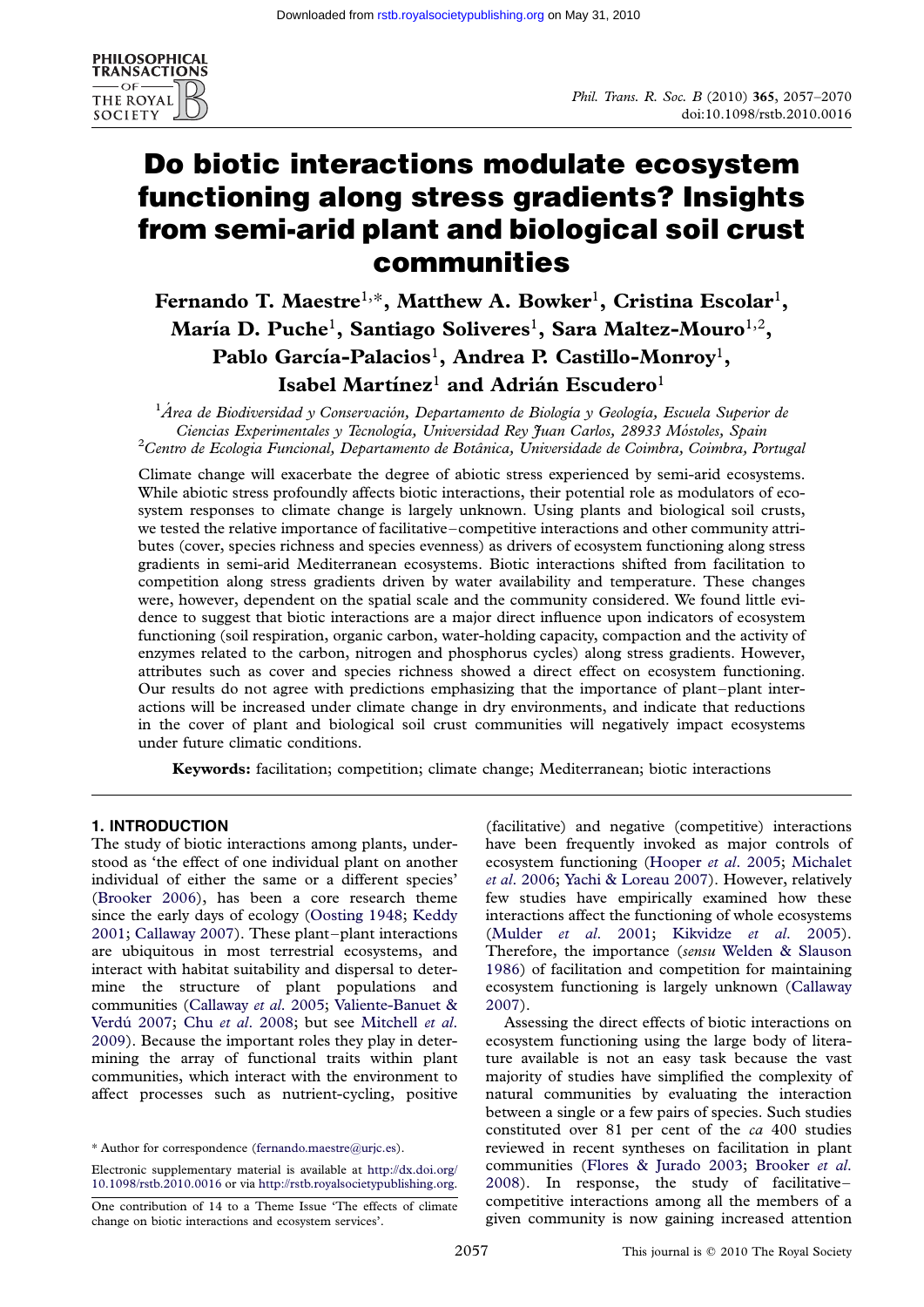(e.g. [Cavieres](#page-11-0) et al. 2006; [Dullinger](#page-12-0) et al. 2007; Valiente-Banuet & Verdú 2007; [Maestre](#page-13-0) et al. 2008), and there is a clear need to devote more research efforts to explore such interactions at this level if we aim to substantially advance our understanding of their role as drivers of ecosystem functioning [\(Brooker](#page-11-0) et al[. 2008](#page-11-0); [Maestre](#page-13-0) et al. 2009a). However, conducting field experiments to assess the outcome of biotic interactions at the community level is logistically difficult, if not impossible, in most ecosystems. Although the attribution of patterns to processes cannot be made without uncertainty using solely observational approaches, they are being increasingly used and recommended for this aim ([Brooker](#page-11-0) et al. 2008; [Maestre](#page-13-0) et al. 2009a). In this direction, recent experimental studies provide evidence that spatial aggregation promotes coexistence in plant communities [\(Stoll & Prati 2001](#page-13-0); [Monzeglio & Stoll 2005](#page-13-0)). Other studies have shown that processes such as competition and facilitation may be inferred through the observation of segregation and aggregation patterns, respectively ([Purves & Law 2002](#page-13-0); [Tirado & Pugnaire](#page-13-0) [2005](#page-13-0)), and that changes in the net outcome of interactions promoted by abiotic stress may be tracked by parallel shifts in the fine-scale spatial arrangement and aggregation of plant communities [\(Kikvidze](#page-12-0) et al[. 2005](#page-12-0)).

Semi-arid ecosystems, which cover 41 per cent of Earth's land surface and support over 38 per cent of the total global population of 6.5 billion [\(Reynolds](#page-13-0) et al[. 2007\)](#page-13-0), are among the most sensitive ecosystems to climate change (Körner 2000). In the semi-arid areas of the Mediterranean basin, predicted modifications in climate—a sharp decrease in water availability, an increase of temperature by up to  $7^{\circ}$ C in summer by the end of the twenty-first century and a higher overall climate variability ([de Castro](#page-12-0) et al[. 2005;](#page-12-0) [Rowell & Jones 2006\)](#page-13-0)—are going to substantially exacerbate the degree of abiotic stress these communities experience (Schröter et al. 2005). Substantial research efforts have been devoted over the last decade to predict how the interplay of facilitative and competitive interactions varies along abiotic stress gradients driven by precipitation and temperature (e.g. [Callaway](#page-11-0) et al. 2002; [Maestre & Cortina](#page-12-0) [2004](#page-12-0); [Holzapfel](#page-12-0) et al. 2006). This body of research has shown that modifications in the degree of abiotic stress have major impacts on plant–plant interactions, although the specific effects of such modifications on the magnitude and direction of these interactions are still being debated (Maestre et al. [2005](#page-12-0)a, [2006,](#page-13-0) [2009](#page-13-0)a; [Lortie & Callaway 2006](#page-12-0); Smit et al[. 2009](#page-13-0)).

Because co-occurring species differ in their tolerance to abiotic stress, which in turn affects the outcome of plant–plant interactions [\(Liancourt](#page-12-0) et al. [2005](#page-12-0); Wang et al[. 2008\)](#page-14-0), the study of one or a few particular pairs of species—followed by most facilitation– competition research carried out to date ([Keddy 2001](#page-12-0); [Callaway 2007\)](#page-11-0)—may not be sufficient to accurately predict how biotic interactions within a given community will change along abiotic stress gradients. Despite its importance, very few empirical studies have evaluated how the outcome of facilitative–competitive

interactions at the community level vary along wideranging abiotic stress gradients (i.e. involving more than two levels; [Kikvidze](#page-12-0) et al. 2005; [Dullinger](#page-12-0) et al. [2007](#page-12-0); [Maestre](#page-13-0) et al. 2009b), and how joint changes in these interactions and in climate affect ecosystem functioning ([Kikvidze](#page-12-0) et al. 2005). Therefore, and despite it having been hypothesized that climate change may also exert indirect effects on ecosystem functioning by influencing competitive and facilitative interactions (see [Brooker 2006;](#page-11-0) [Tylianakis](#page-14-0) et al. 2008 for reviews), it is difficult to know whether these interactions can control ecosystem responses to climate change, particularly when compared with community attributes with important functional roles, such as diversity (Reiss et al[. 2009\)](#page-13-0).

In this article we focus on the following question: do biotic interactions and other community attributes modulate ecosystem functioning along climatic gradients in semi-arid Mediterranean ecosystems? We hypothesize that both biotic interactions and attributes such as cover and diversity (species richness and evenness) will drive variations in ecosystem functioning along abiotic stress gradients, and thus have the potential to drive ecosystem responses to climate change. To test this hypothesis, we used multiple biotic communities (vascular plants and biological soil crusts (BSCs) formed by mosses and lichens) and experimental approaches (natural and manipulated climatic gradients at different spatial scales). We also sought to include a comprehensive set of ecosystem processes and variables related to ecosystem functioning, something critical when assessing the functional role of biotic communities (Reiss et al[. 2009\)](#page-13-0). Our combined use of multiple experimental approaches, biotic communities and spatial scales to test the role of stress and biotic interactions on ecosystem functioning has not, to our knowledge, been attempted before. Such an integrated approach can provide broader insights on the functional role of biotic interactions and other attributes of biotic communities, and on their respective potential as drivers of ecosystem responses to climate change.

#### 2. MATERIAL AND METHODS

To achieve our objective, four independent studies have been carried out in various semi-arid environments of Spain. Three of these studies (hereafter named as Studies 1, 2 and 3) use BSCs as a model system. The last study (Study 4) targets vascular perennial vegetation. In Studies 1, 2 and 4, variations in abiotic stress were induced by natural changes in climatic and/or topographic conditions, while in Study 3 such variations were promoted through experimental manipulations. We decided to focus on BSC in most of the studies because they are a key biotic component of semi-arid environments [\(Belnap & Lange 2003](#page-11-0)), a good model system to explore the question posed here [\(Bowker](#page-11-0) et al. 2010) and are clearly underrepresented in the facilitation–competition literature (e.g. [Callaway 2007](#page-11-0)). The results presented from Studies 1 and 4 are new re-analyses of previously published data (Maestre et al. [2008,](#page-13-0) [2009](#page-13-0)b; [Maestre &](#page-12-0) [Escudero 2009](#page-12-0)).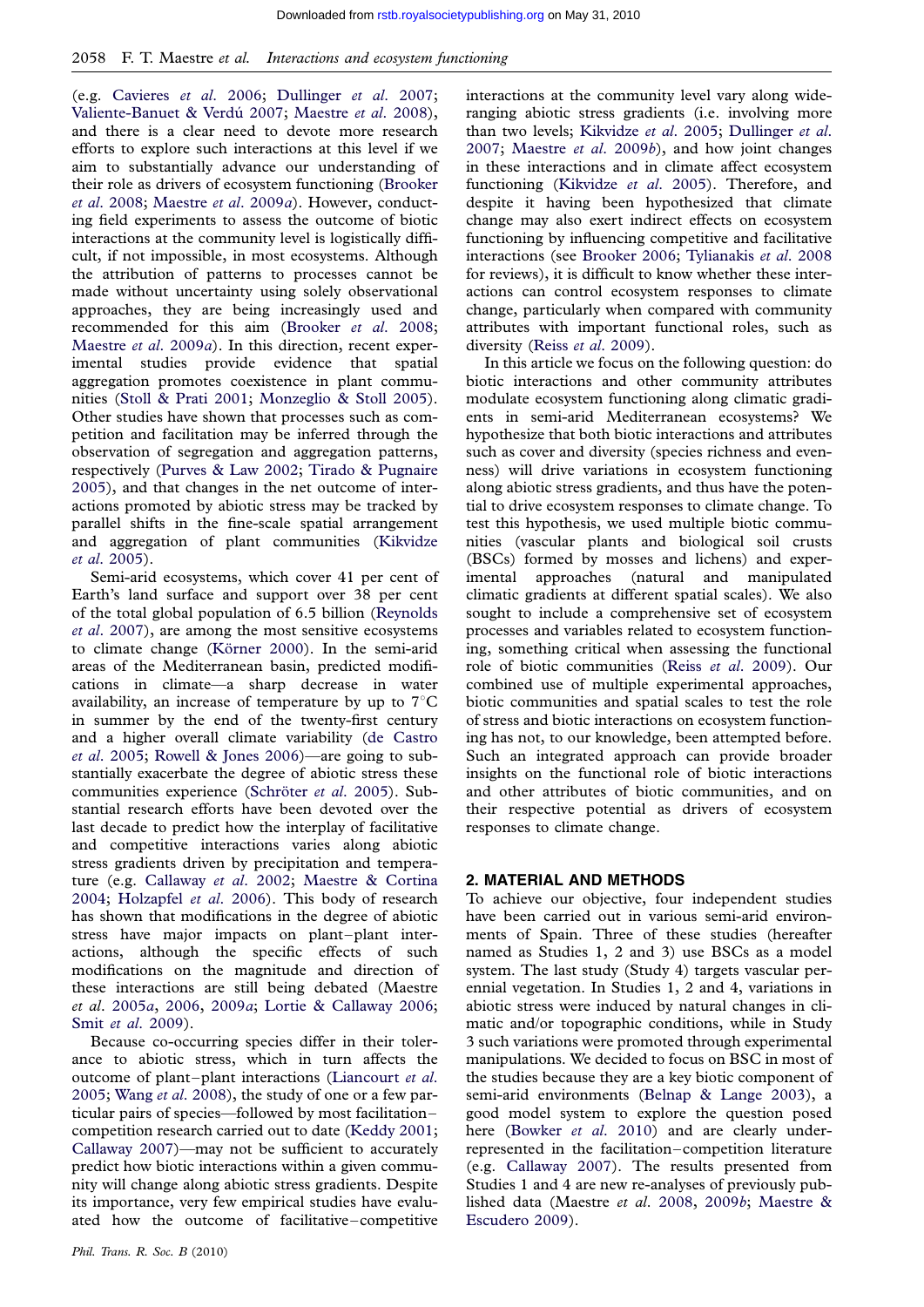#### (a) Measuring ecosystem functioning

In each study we measured between one and seven of the following soil variables: respiration (Studies 3 and 4), organic carbon (Study 4), water-holding capacity (Study 4), soil compaction (Study 4) and the activity of three enzymes related to the carbon ( $\beta$ -glucosidase; Studies 1, 2 and 4), nitrogen (urease; Studies 1 and 4) and phosphorus (phosphatase; Studies 1, 2 and 4) cycles. These variables either measure 'true' ecosystem functions (sensu Reiss et al[. 2009;](#page-13-0) e.g. respiration) or are key determinants of processes such as infiltration (compaction and water-holding capacity; [Castellano &](#page-11-0) [Valone 2007](#page-11-0)) and nutrient-cycling (organic carbon and soil enzymes; [Wallenstein & Weintraub 2008](#page-14-0)), which are critical determinants of the functioning of semi-arid ecosystems [\(Whitford 2002](#page-14-0)).

In Studies 1, 2 and 4, these variables were measured in the laboratory using air-dried samples as described in the electronic supplementary material, appendix A. In Study 3, soil respiration was measured 14 times during the study period in all plots using a LI-COR 8100 Automated Soil Respirometer (LI-COR, Lincoln, NE, USA) as described in the electronic supplementary material, appendix A.

# (b) Study 1: variations in biotic attributes, interactions and ecosystem functioning in BSC communities along a small-scale natural environmental gradient

This study was conducted in gypsum outcrops located next to Belmonte del Tajo, in Central Spain  $(40^{\circ}7'3''$  N, 3°18'30" W, 686 m.a.s.l.). The climate is Mediterranean semi-arid, with a mean annual temperature and rainfall of  $14^{\circ}$ C and  $452$  mm, respectively. The studied gypsum outcrops are surrounded by a well-preserved forest of Quercus ilex L. and Pinus halepensis Miller, but perennial plant cover within them remains below 20 per cent (electronic supplementary material, figure S1).

A total of 63 plots  $(50 \times 50 \text{ cm})$ , spread over a homogeneous area of 1.3 ha, were placed nonrandomly on bare ground areas with well-developed BSC-forming lichen communities. This non-random placement of plots is commonly followed with BSCs because of the small size and high within-site spatial variability of the organisms constituting them ([Maestre](#page-12-0) et al[. 2005](#page-12-0)b; [Bowker](#page-11-0) et al. 2006; Martínez et al. 2006). However, a minimum separation distance of 0.7 m between sampling units was established to minimize the risk of sampling non-independent areas owing to the spatial structure of BSC. Much of the spatial variation in the cover of BSC organisms in semi-arid Mediterranean areas occurs at spatial scales smaller than the  $50 \times 50$  cm quadrats used ([Maestre 2003](#page-12-0)), and with this separation distance we sought to remove potential sources of non-independence between sampling quadrats. With this survey, we aimed to capture the greatest possible contrast in lichen and moss community composition and structure, avoiding changes in the proportion of suitable habitat among the plots that could confound the interpretation of the co-occurrence patterns observed ([Dullinger](#page-12-0) et al. 2007).

Species richness was estimated as the number of lichen species present in each plot. For the estimation of cover, species evenness and biotic interactions (described below), each plot was divided into 100 sampling quadrats of  $5 \times 5$  cm, and the cover of every lichen species was estimated. The average of the cover of all lichens in the 100 quadrats was used as our estimate of total plot cover. Species evenness was calculated using the Pielou's J index [\(Pielou](#page-13-0) [1975](#page-13-0)). Abiotic stress promoted by changes in resource availability was indirectly measured in every plot using two variables: slope angle and soil surface roughness (for details see the electronic supplementary material, appendix A). Slope angle is related to the radiation dose and heat load, and is an important abiotic factor controlling the distribution of soil lichens ([Hauck](#page-12-0) et al. 2007). Soil surface roughness is related to the runoff and infiltration dynamics, and thus to water availability. An independent calibration proved that soil surface roughness measured with this index was negatively related to soil moisture at the  $0-2$  cm depth after spring rainfalls at the study site (electronic supplementary material, figure S2).

# (c) Study 2: variations in biotic attributes, interactions and ecosystem functioning in BSC communities along a regional natural environmental gradient

This study was conducted at eight sites located along a 350 km gradient from central to south-eastern Spain. Among the sites, average annual precipitation and temperatures ranged from 334 to 497 mm, and from 13 to  $15^{\circ}$ C, respectively. Vegetation was in most cases open grasslands dominated by Stipa tenacissima L. (electronic supplementary material, figure S3), whereas three were open woodlands dominated by P. halepensis. Five sites were located on soils derived from limestone, while three sites were located on gypsum-rich soils. All selected sites exhibited continuous or, more commonly, patchy biological crusts in interspaces between plants, with sharp differences in community structure between the limestone-derived and gypsiferous soils. On gypsum soils, BSC were dominated by lichens such as Diploschistes diacapsis (Ach.) Lumbsch, Squamarina lentigera (Weber) Poelt, Fulgensia subbracteata (Nyl.) Poelt and Psora decipiens (Hedw.) Hoffm. On calcareous soils they were dominated by the mosses *Pleurochaete squarrosa* (Brid.) Lindb., Didymodon sp. and by the lichen Cladonia convoluta (Lam.) Anders.

Within each site, 7-10 line intercept transects (150 cm in length) were sampled for the assessment of community properties. Transects were nonrandomly placed in multi-specific BSC patches that were dense enough to calculate biotic interactions. Transect placement was in all cases greater than 30 cm from the nearest perennial shrub or tussock grass. A minimum separation distance of 1 m between transects was established to minimize the risk of sampling non-independent areas. In a few cases, small interspace size made it difficult to place 150 cm transects, thus two parallel transects of 75 cm, and spaced 30 cm apart were sampled. Species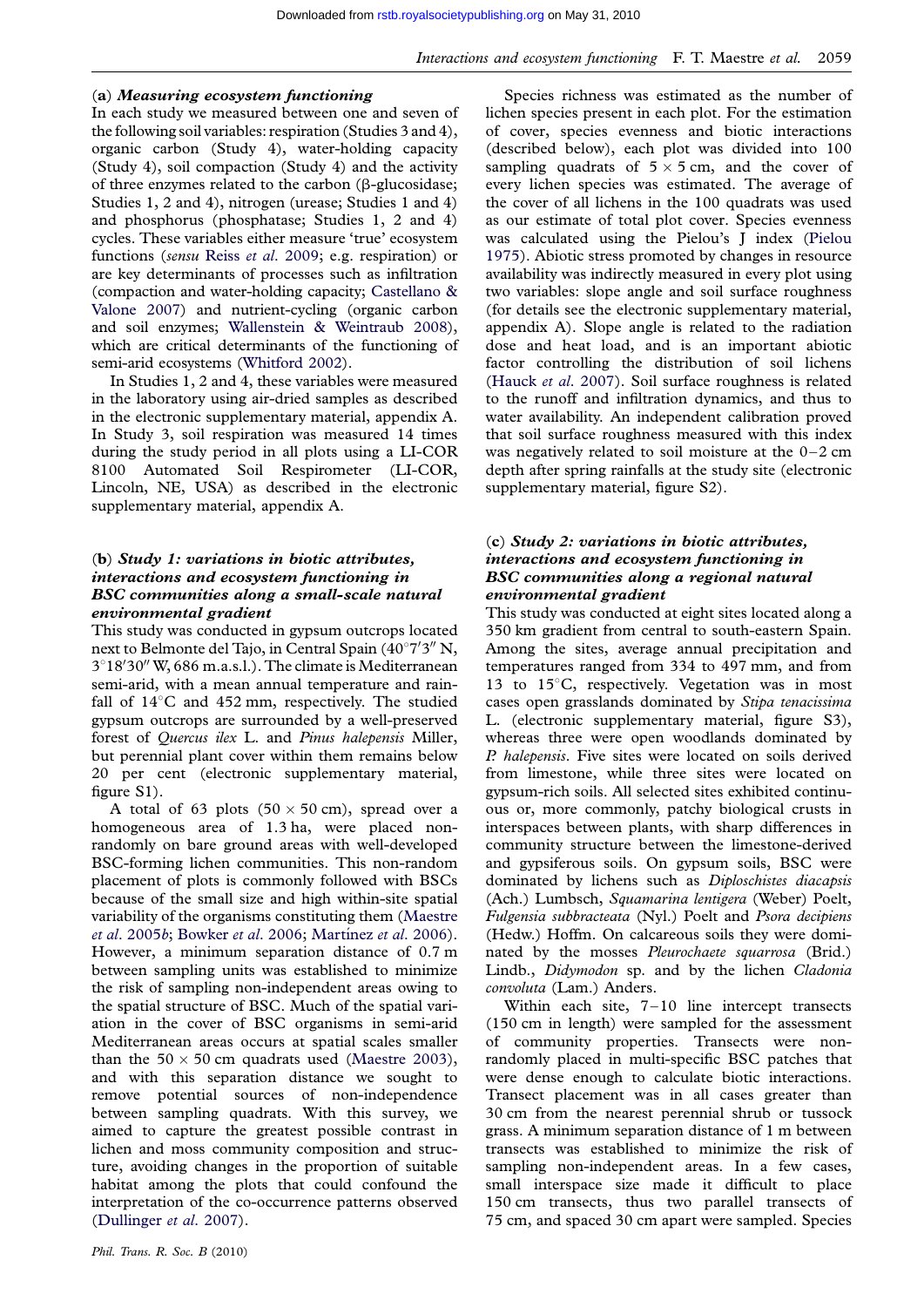richness was estimated as the total number of moss and lichen species found in each transect. Cover was estimated as the proportion of the total length of the transect covered by these organisms. Species evenness was calculated using the Pielou's J index. For the estimation of biotic interactions (detailed below), we divided each transect into 30 segments of 5 cm and for each, we recorded the presence of every bryophyte and lichen species intercepted along the segment. Climatic attributes (annual radiation, temperature and rainfall) were collected for each site using the available climatic interpolations for the Iberian Peninsula [\(Ninyerola](#page-13-0) et al. 2005).

# (d) Study 3: simulated climate change impacts on ecosystem functioning in BSC communities

This study is part of an ongoing research programme, started in July 2008, devoted to evaluate climate change impacts on BSC-dominated ecosystems. It is being conducted in gypsum outcrops located in the vicinity of Aranjuez, in the centre of the Iberian Peninsula  $(40^{\circ}02' N-3^{\circ} 37' W; 590 m.a.s.l.)$ . The climate is Mediterranean semi-arid, with an average annual rainfall and temperature of  $456$  mm and  $13.8^{\circ}$ C, respectively. Perennial plant cover is below 40 per cent, and is dominated by S. tenacissima; isolated individuals of the evergreen shrub Retama sphaerocarpa (L.) Boiss. are also present. The open areas between perennial plants are colonized by a well-developed BSC, dominated by lichens such as D. diacapsis, Squamarina lentigera, F. subbracteata and Psora decipiens.

We set-up a factorial experiment at this site with three treatments: BSC (poorly developed BSC communities with cover less than 5% versus welldeveloped BSC communities with cover greater than 50%); temperature increase (control versus increased temperature); and rainfall reduction (control versus a 20% reduction in annual rainfall). The working plots  $(1 \text{ m}^2 \text{ size})$  were randomly selected among suitable bare ground areas, and the eight combinations of treatments were randomly assigned to the plots. Ten replicates per combination of treatments were established, resulting in a total of 80 plots. As the rainfall reduction treatment was installed in November 2008, we report here preliminary results of the temperature increase treatment (July 2008–September 2009). In this experiment, we aim to achieve an annual increase in air temperature of  $2-4^{\circ}$ C, according to model predictions for Central Spain by the late twenty-first century ([de Castro](#page-12-0) et al. 2005). For doing this, we used open top chambers (OTC) as described in the electronic supplementary material, appendix A (see also in the electronic supplementary material, figures S4 and S5).

Within each plot, we installed a PVC collar (20 cm diameter, 8 cm height) for soil  $CO<sub>2</sub>$  measurements. The cover, species richness and evenness (Pielou's J index) of the BSC community (bryophytes and lichens) were estimated within each collar at the beginning of the experiment using the point-sampling method  $(1 \times 1$  cm grid; 120 sampling points per collar). For the estimation of biotic interactions (detailed below), we divided each collar into 19 circles

with a diameter of 4 cm, spaced by about 2 cm which was not sampled, and for each we recorded the presence of every bryophyte or lichen species.

# (e) Study 4: variations in biotic attributes, interactions and ecosystem functioning in S. tenacissima grasslands along a regional natural environmental gradient

This study was conducted in 29 S. tenacissima steppes located along the same central to southeastern Spain gradient described for Study 2. Most sites (22) were located on soils derived from limestone, while seven sites were located on gypsum-rich soils. All sites were placed on south-facing gentle slopes. Vegetation was in all cases open grasslands dominated by S. tenacissima (electronic supplementary material, figure S2), and contained shrub species like Quercus coccifera L. and Rosmarinus officinalis L. in calcareous soils, and Lepidium subulatum L. and Gypsophila struthium L. in gypsum soils. Perennial plant cover ranged between 15 and 68 per cent (see [Maestre & Escudero \(2009\)](#page-12-0) for further information on the study sites).

In each site, we established a  $30 \times 30$  m plot for assessing the attributes of the perennial plant community. In the upper left corner of each plot, we located one 30 m long transect downslope. Three parallel transects of the same length, each 8 m apart across the slope, were added. In each transect, we collected a continuous record of all perennial vegetation patches intercepting the transect for estimating total cover. In each transect, we also placed 20 consecutive quadrats  $(1.5 \times 1.5 \text{ m} \text{ size})$ , and the cover of every perennial species was visually recorded. These data were used to assess biotic interactions (described below) and species evenness (Pielou's J index). The number of perennial species per  $900 \text{ m}^2$  plot was used as an estimate of total species richness. Climatic attributes (annual radiation, temperature and rainfall) were also estimated for each site using the available climatic interpolations for the Iberian Peninsula ([Ninyerola](#page-13-0) et al[. 2005](#page-13-0)).

# (f) Assessment of biotic interactions through co-occurrence patterns

To estimate the outcome of biotic interactions at the community level, we carried out null model analyses of co-occurrence patterns [\(Gotelli 2000](#page-12-0)). This approach has often been employed to evaluate the importance of competitive interactions as a force structuring biotic communities (see [Gotelli & Graves](#page-12-0) [1996](#page-12-0) for a review), and in recent years it is being used to explore both competitive and facilitative interactions in vascular plant and lichen communities [\(Dullinger](#page-12-0) et al. 2007; [Maestre](#page-13-0) et al. 2008; [Rooney](#page-13-0) [2008](#page-13-0)). We acknowledge that species co-occurrence can be affected by processes such as limited dispersal, habitat selection and clonal growth [\(Gotelli & Graves](#page-12-0) [1996](#page-12-0); [Abrahamson](#page-11-0) et al. 2005). However, we believe that these aspects can only marginally affect cooccurrence in the studied communities because of the characteristics of the surveys employed (which minimized the sampling of non-suitable habitat), the dispersal characteristics of the species studied (which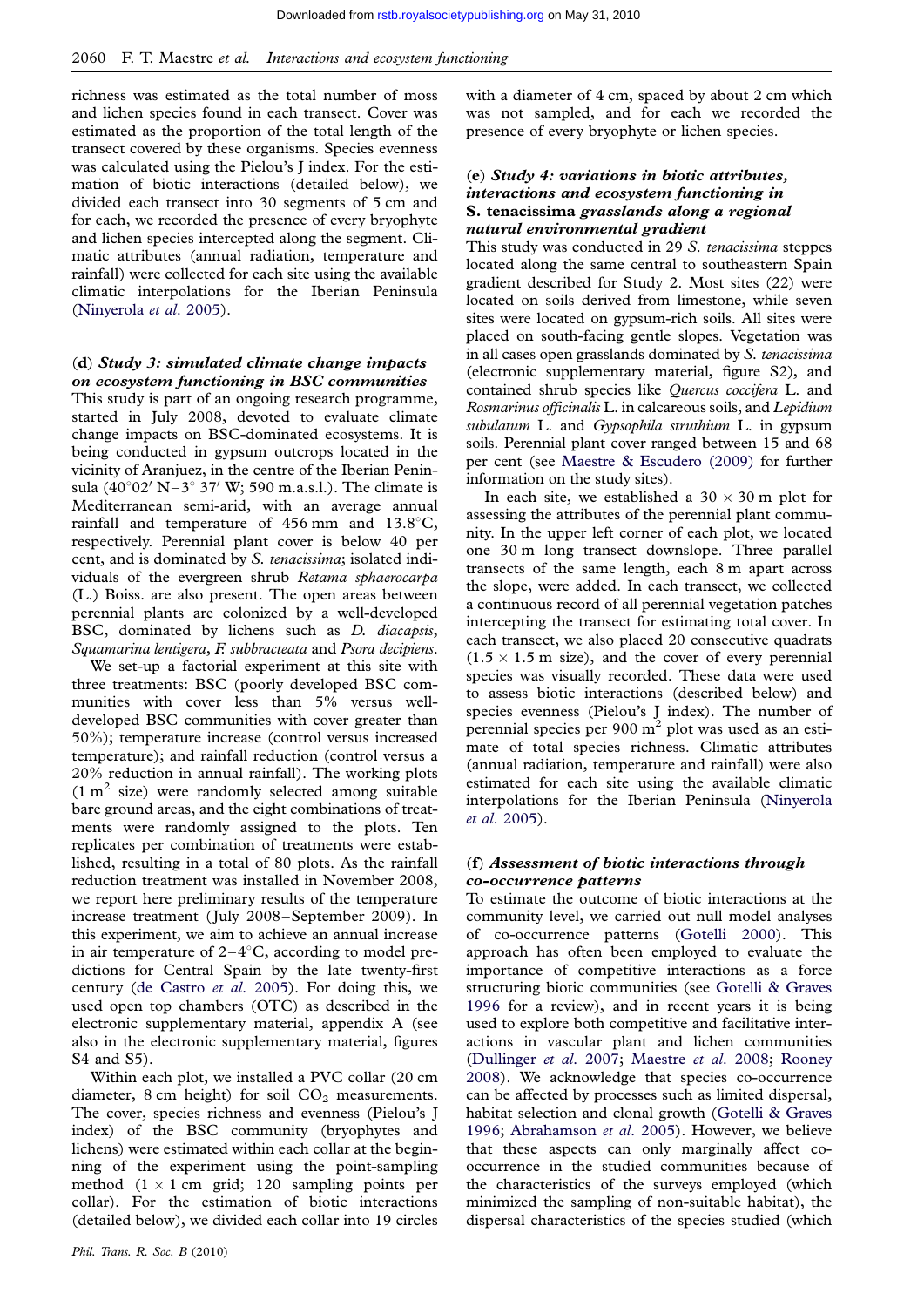<span id="page-5-0"></span>

Figure 1. Generalized a priori conceptual model depicting pathways by which climate, and therefore climate change, and species interactions may influence ecosystem function, along with important covariates. Dashed boxes depict conceptual variables which may be represented by multiple measurements. Solid boxes depict measurements available in at least one of three datasets. Single-headed arrows signify a hypothesized causal influence of one variable upon another. Double-headed arrows signify a correlation in which no direction is specified, possibly owing to shared causal influences; though not shown for simplicity, measured variables within dashed boxes are expected to intercorrelate. Superscript numbers denote which of the four studies each variable was used in.

make them quite unlikely to be dispersal-limited in the studied sites) and the prevalence of clonal species such as S. tenacissima in all the grasslands evaluated.

For each plot/transect, the data were organized as a presence–absence matrix, where each row and column represents a different species and quadrat/transect segment, respectively. We estimated co-occurrence in each of the sampled plots/transects (matrices) with the C-score index. It is calculated for each pair of species as  $(R_i-S)(R_i-S)$ , where  $R_i$  and  $R_j$  are the matrix row totals for species  $i$  and  $j$ , and  $S$  is the number of squares in which both species occur; this score is then averaged over all possible pairs of species in the matrix [\(Gotelli 2000](#page-12-0)). If a community is structured by competitive or facilitative interactions, the C-score should be significantly larger or smaller than expected by chance, respectively. We selected the C-score among different available indices because it is robust to the presence of noise in the data and has good statistical properties (see [Gotelli 2000](#page-12-0) for a review).

The indices obtained from each matrix were compared with those derived from 10 000 randomly assembled matrices (null matrices), generated using a 'fixed rows-equiprobable columns' null model (see [Gotelli 2000](#page-12-0) for details). This null model has low type I error, good power to detect non-randomness, is particularly suitable for standardized samples collected in homogeneous habitats, and is appropriate for detecting patterns caused by species interactions ([Gotelli 2000](#page-12-0); [Gotelli & Entsminger 2003](#page-12-0)).

Because the values of the C-score are dependent on the number of species and co-occurrences within each plot, we obtained a standardized effect size (SES) as  $(I_{\text{obs}} - I_{\text{sim}})/S_{\text{sim}}$ , where  $I_{\text{obs}}$  is the observed value of the C-score, and  $I_{sim}$  and  $S_{sim}$  are the mean and standard deviation, respectively, of this index obtained from the 10 000 null communities ([Gotelli &](#page-12-0) [Entsminger 2006](#page-12-0)). Values of SES higher and lower than 0, respectively, indicate prevailing spatial segregation and aggregation among the species within a community. Null model analyses were conducted with ECOSIM 7.22 ([Gotelli & Entsminger 2006\)](#page-12-0).

#### (g) Statistical analyses

In Studies 1 and 2, we evaluated the relationships between biotic interactions, other attributes of biotic communities (species richness and cover), and the different surrogates of ecosystem functioning using structural equation modelling (SEM; [Grace 2006](#page-12-0)). Generally, an investigator will propose an a priori model that features variables and hypothesized relationships among variables in a path diagram (figure 1). The second step is to estimate path coefficients using the maximum likelihood estimation technique. These are obtained for each pathway of the model by optimally adjusting the observed variance–covariance matrix to the path diagram. Standardized path coefficients range from 0 to 1, are analogous to regression weights or partial correlation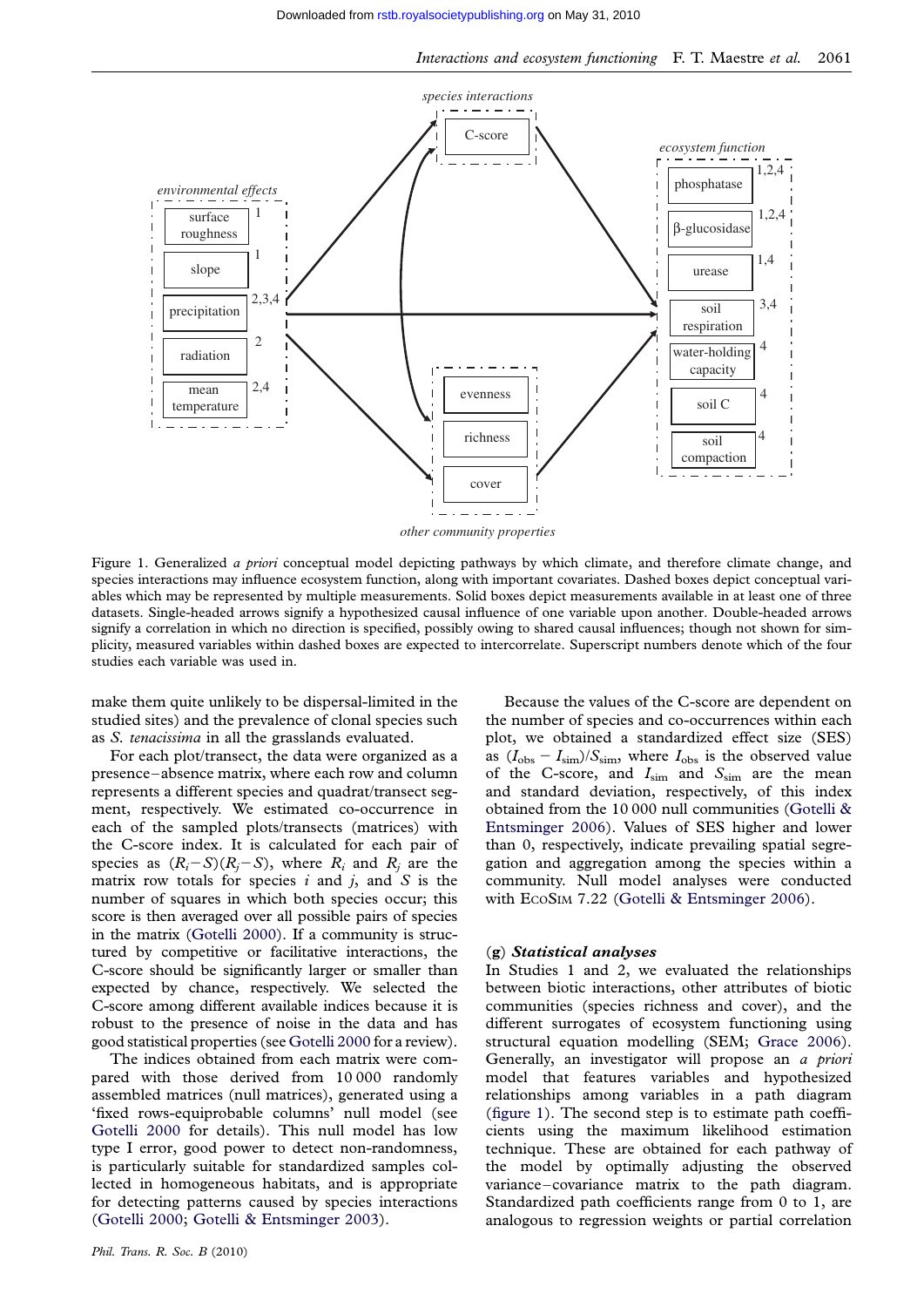coefficients, and describe the effect size of relationships in the model. At this time, researchers typically test the overall goodness-of-fit of the model against the dataset, poor goodness-of-fit indicating that a model is not a plausible causal scenario, which could have resulted in the covariance matrix of the dataset [\(Grace 2006\)](#page-12-0). Our a priori model was saturated, meaning that there was a direct uni- or bi-directional relationship between every possible pairing of variables, because all were plausible hypotheses. We fitted the saturated model to estimate the path coefficients, and worked backward removing weak pathways which did not strongly impact the model fit (generally path with coefficients  $< 0.05$ ). The exception was that we retained paths from the C-score to ecosystem function variables in all models because these were a primary focus of the study. In this way we simplified to more parsimonious models which could be subjected to goodness-of-fit criteria, and various models may differ somewhat in their final structure. We used the traditional  $\chi^2$  goodnessof-fit test, but since it is prone to some type I error, the RMSEA index and the Bollen-Stine bootstrap test were also considered as alternative indices of model fit ([Grace 2006\)](#page-12-0). These generally agree closely, and yield the probability of the implied covariance structure of the model fitting that of the data. Thus, and unlike many statistical tests, low probability values are not desired.

In our SEM models we employ composite variables, which allow an additive combination of the effects of multiple conceptually related variables upon a response variable ([Grace 2006](#page-12-0)). Composite variables are primarily a graphical and numerical interpretation tool, and do not change the underlying model. In both datasets, we used a composite entitled 'community properties' that represents the summed effects of total cover, species richness and species evenness. Likewise, we used composites ('environmental effects') to pool the effects of variables related to climate or microclimate: annual precipitation, mean annual temperature and mean annual radiation in the dataset from Study 2, and slope angle and surface roughness in that from Study 1. However, and to determine which individual variables were explicitly active within each composite, we also examined the underlying observed variable models with the composite variables removed. SEM analyses were performed using AMOS (SPSS Inc., Chicago, IL, USA).

In the case of the dataset gathered from Study 4, there was insufficient sample size for carrying out SEM analyses  $(n = 29)$ , and instead we used path analysis [\(Shipley 2001\)](#page-13-0) based upon partial Mantel statistics [\(Smouse](#page-13-0) et al. 1986) to construct a model with similar structure. The interpretation is similar, except that a 'variable' is actually a distance matrix based upon multiple conceptually related variables using squared Euclidean distance. The environment matrix contained annual precipitation, mean annual temperature and mean annual radiation. The community properties matrix contained total cover, species richness and species evenness. The ecosystem function matrix contained soil compaction, soil C, respiration, water-holding capacity and enzyme (phosphatase,

b-glucosidase and urease) activities. The C-score matrix was simply the C-score data expressed in distance matrix format. Our approach was similar to that of Leduc et al[. \(1992\)](#page-12-0), except that we did not remove paths based upon probability values, and emphasize the path coefficient (equivalent to the partial Mantel statistic) as our measure of effect size. Partial and bivariate Mantel statistics were obtained in R 2.6.2 [\(www.r-project.org](http://www.r-project.org)), using the Ecodist package ([Goslee & Urban 2007](#page-12-0)).  $r^2$  of endogenous variables was calculated using the formula in [McCune & Grace \(2002\).](#page-13-0) As a post hoc test to determine the individual effects of particular community attributes on ecosystem functions, we repeated the analyses three times, substituting the community attributes matrix with matrices representing cover, richness and evenness alone. We did the same with the environment matrix to see the effect of each abiotic factor measured separately on the C-score.

Soil respiration data from Study 3 were analysed separately for plots with low and high BSC cover. Data from the former were analysed using repeatedmeasures analysis of variance (ANOVA), with OTC as a fixed factor. Data from the high cover plots were analysed using repeated-measures analysis of covariance (ANCOVA), with OTC as a fixed factor and biotic interactions, cover, species evenness and species richness as covariates. Separate analyses were carried out for each of these covariates. Prior to these analyses, respiration data were log-transformed to achieve the homogeneity of variances in their distribution. ANOVA analyses were performed using SPSS for WINDOWS 17.0 (SPSS Inc.).

#### 3. RESULTS

# (a) Variations in biotic attributes, interactions

and ecosystem functioning in BSC communities In Study 1 [\(figure 2](#page-7-0)a), our SEM model was able to explain greater than one-third of the variance in both  $\beta$ -glucosidase and urease ( $r^2 > 0.35$  in both cases), respectively, but had little explanatory power for phosphatase ( $r^2 = 0.08$ ). This model was satisfactorily fitted to our data, as indicated by the different goodness-of-fit statistics [\(figure 2](#page-7-0)a). Most of the variance was accounted for by community properties other than species interactions, particularly cover, whereas direct effects of environmental variables and species interactions were relatively small (absolute value of  $r \leq 0.26$ ). The abiotic variables measured exerted important indirect effects on the soil enzymes via their direct influence upon species interactions and other community properties (absolute value of  $r > 0.47$ .

In Study 2 [\(figure 2](#page-7-0)b), our SEM was able to explain 50 and 38 per cent of the variance in  $\beta$ -glucosidase and phosphatase, respectively. Our data satisfactorily fitted this model, as shown by the different goodness-of-fit statistics ([figure 2](#page-7-0)b). In contrast to experiment 1, the largest contribution to the variance explained was the direct effect regional climatic variables ( $\beta$ -glucosidase  $r = 0.73$ , phosphatase  $r = 0.63$ ). Of secondary importance were the effects of community properties such as total cover, which in the case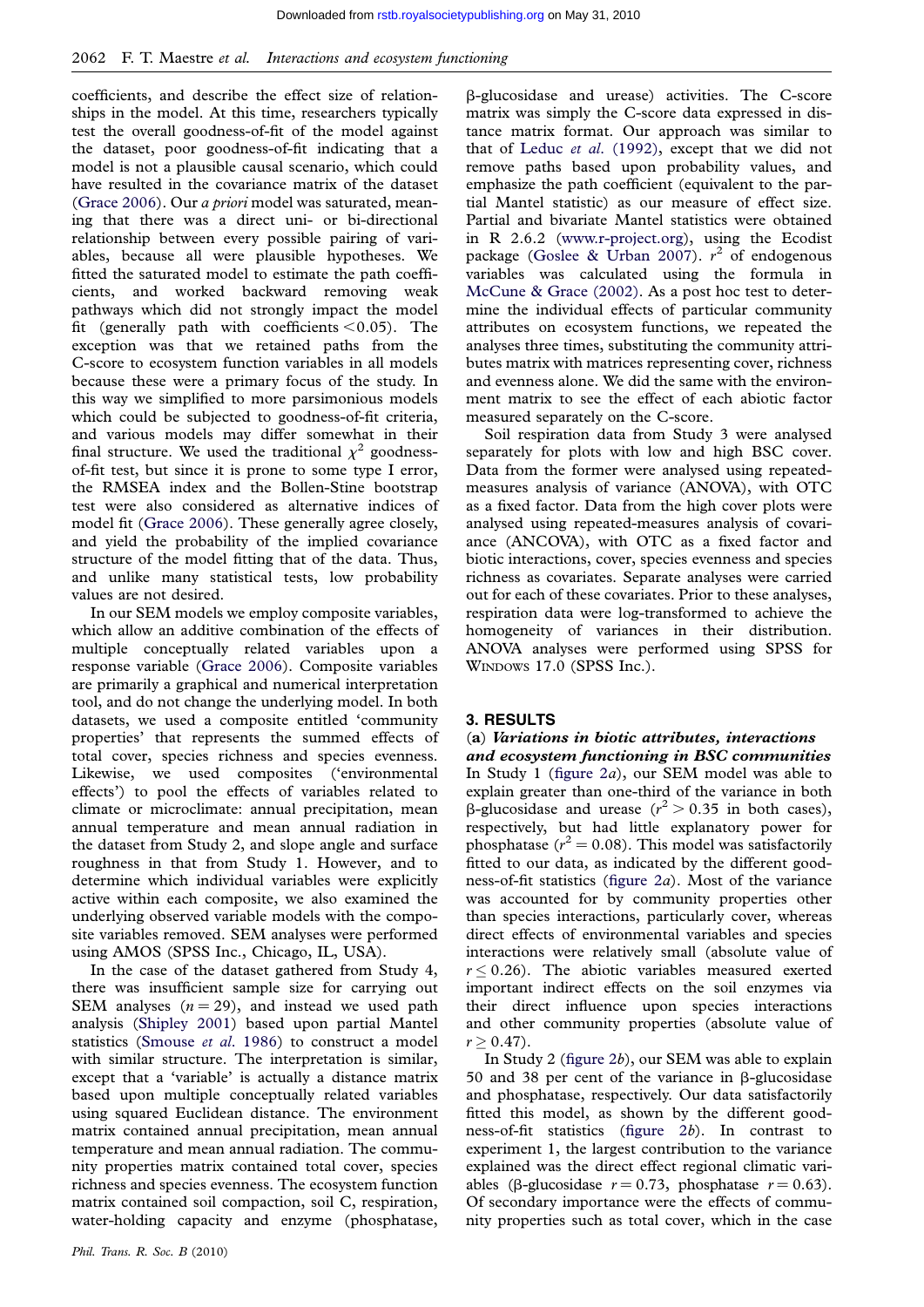<span id="page-7-0"></span>

Figure 2. Final SEM models for the datasets obtained from Studies (a) 1 and (b) 2. Numbers adjacent to arrows are path coefficients, analogous to regression weights and indicative of the effect size of the relationship. Width of arrows is proportional to the strength of path coefficients. As in other linear models,  $r^2$  signifies proportion of variance explained and appears above every response variable in the model. Goodness-of-fit statistics for each model are shown in the lower left corner. There are some differences between the *a priori* model and the final model structures owing to removal of paths with coefficients close to zero; these modifications make only trivial changes in the models. Inset tables reflect the individual path coefficients from variables that compose the composite variables, and C-score or function variables. a, b and c denote path coefficients from environmental effects composite to species richness, total cover and species evenness, respectively. Significance levels are as follows:  $*p < 0.05$ , \*\*p < 0.01 and \*\*\*p < 0.001.

of phosphatase were moderately strong  $(r = 0.40)$ . These effects were in turn moderately affected by the environmental gradients (absolute value of r between 0.20 and 0.30). Both the effects of species interactions and evenness upon the soil enzymes evaluated and the effects of environmental gradients upon species interactions were weak. However, species interactions

indirectly affected ecosystem functioning via their moderate effects on community properties.

In Study 3, plots with well-developed BSCs showed higher soil respiration than plots without BSCs ([figure 3\)](#page-8-0). The OTCs promoted an average increase in temperature of  $2.6^{\circ}$ C compared with the control treatment over the study period (electronic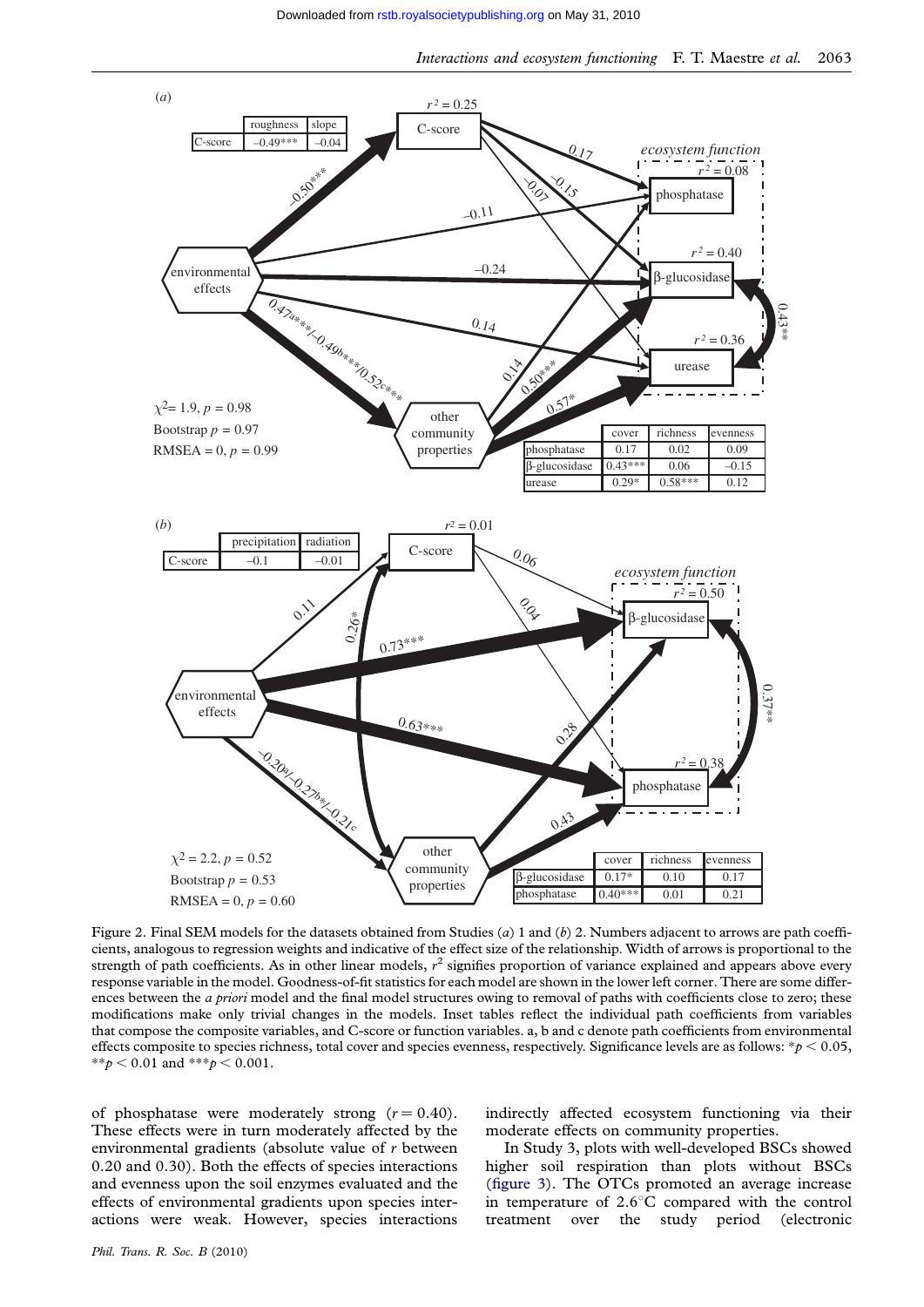<span id="page-8-0"></span>

Figure 3. Soil  $CO<sub>2</sub>$  flux in plots with low (a) or high (b) biological soil crust cover subjected to ambient (control, open circles) or elevated (OTC, filled circles) temperature in the Aranjuez study site, Central Spain. The arrow indicates the date when the elevated temperature treatment was installed. The first datapoint (July 2008) is not included in the statistical analyses. Data represent means  $\pm$  s.e. ( $n = 10$ ).

supplementary material, figure S5). This temperature augment promoted a slight, but not significant, increase in soil  $CO<sub>2</sub>$  flux in the plots without BSCs (figure 3a; repeated-measures ANOVA;  $F_{\text{OTC}} = 0.05$ , d.f. = 1,18,  $p = 0.818$ ). However, such an increase was clearly significant in plots with well-developed BSC cover, regardless of the covariate considered (figure 3b; repeated-measures ANCOVA;  $F_{\text{OTC}}$  > 8.7, d.f. = 1,18,  $p < 0.010$  in all cases). The magnitude of these differences was not affected by biotic interactions, species richness or evenness  $(F_{1,18} <$ 1.82,  $p > 0.195$  in all cases), but the effect of total BSC cover was marginally significant  $(F_{1,18} = 3.91,$  $p = 0.063$ . Although this covariable did not affect the overall OTC effect, the amount of  $CO<sub>2</sub>$  respired over the study period per unit of BSC cover was higher in the elevated temperature plots  $(0.017 +$ 0.0014 versus  $0.011 \pm 0.0009$  (unitless), means  $\pm$ s.e.,  $n = 10$  and 11, respectively; Mann–Whitney test,  $Z = -2.817$ ,  $p = 0.004$ .

#### (b) Variations in biotic attributes, interactions and ecosystem functioning in S. tenacissima grasslands

In Study 4, the overall variation explained by the model was relatively low  $(r^2 = 0.26$ ; [figure 4\)](#page-9-0). Variations in both the C-score and the attributes of biotic communities were poorly related to changes in abiotic conditions  $(r^2 < 0.01$  in both cases). The greatest direct effect upon the ecosystem function matrix was the environmental matrix  $(r = 0.49)$ . The effects of both the C-score and the community properties matrix on the ecosystem function matrix were nonsignificant. However, when the effects of the different biotic attributes were considered in isolation from each other, the cover was significantly related to ecosystem functioning  $(r = 0.17)$ .

# 4. DISCUSSION

Overall, we found little evidence to suggest that biotic interactions, as measured by the standardized effect of the C-scores, are a major direct influence upon indicators of ecosystem function along abiotic stress gradients driven by changes in water availability and temperature. This result was consistent in all the studies conducted, regardless of the spatial scale considered, the experimental approach followed and the organisms being targeted. Despite the lack of direct effects of species interactions, in most cases over one-quarter of the variation was explained in most ecosystem function indicators by direct effects of environmental gradients or other community properties. Semi-arid ecosystems are primarily abiotically driven ([Whitford 2002](#page-14-0)), and the ecosystems studied are not an exception. However, attributes such as cover, and to a lesser degree, species richness directly and significantly influenced many of the functional surrogates measured. Therefore, our results provide evidence for a strong biotic control on ecosystem functioning in Mediterranean semi-arid ecosystems dominated by both plants and BSCs.

#### (a) Effects of biotic interactions and community attributes on ecosystem functioning

Although currently under revision [\(Maestre](#page-13-0) et al. [2009](#page-13-0)a; Smit et al[. 2009](#page-13-0)), conceptual models widely employed when studying the outcome of plant–plant interactions along abiotic stress gradients (e.g. the 'stress-gradient hypothesis' of [Bertness & Callaway](#page-11-0) [\(1994\)\)](#page-11-0) have promoted the idea that facilitative interactions should be more frequent, and thus more important for ecosystem structure and functioning, under high abiotic stress conditions (see [Callaway](#page-11-0) [2007](#page-11-0) for a review). Indeed, it has been suggested that the importance of facilitation in dry Mediterranean environments should increase with the ongoing climatic change [\(Brooker 2006](#page-11-0)). On the other hand, and across latitudinal gradients, there is a large body of literature on trophic interactions suggesting that biotic interactions are more important at low latitudes (see [Schemske](#page-13-0) et al. 2009 for a recent review). Co-occurrence patterns, our surrogate for biotic interactions, were found to vary substantially with abiotic stress only at small spatial scales [\(figure 1](#page-5-0)b). Regardless of these variation patterns, our results clearly indicate that the relative importance of the outcome of facilitative–competitive interactions at the community level as a driver of variations in ecosystem functioning along abiotic stress gradients is lower than that of other attributes of biotic communities.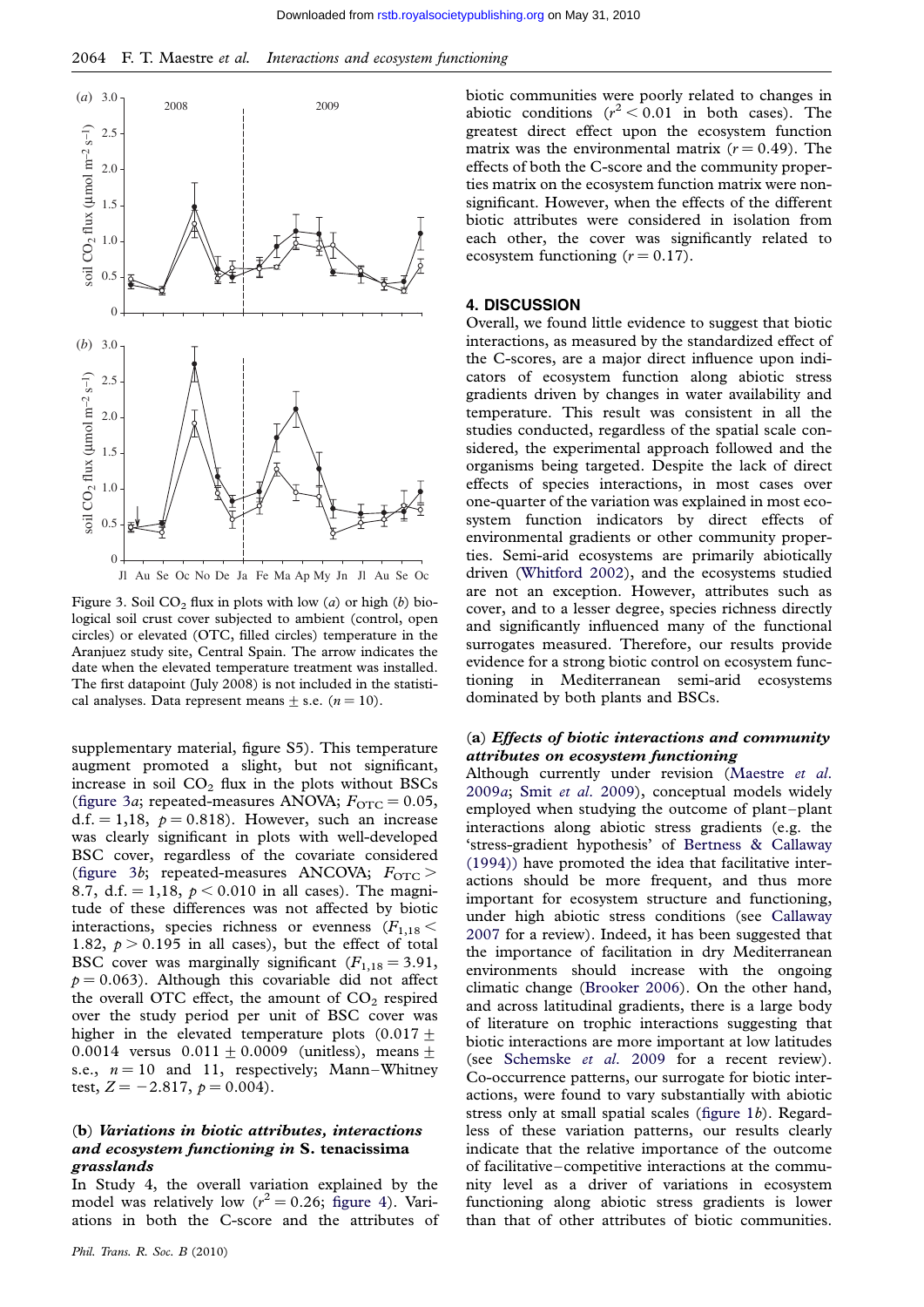<span id="page-9-0"></span>

Figure 4. Final partial Mantel path analysis for the dataset gathered in Study 4. Boxes represent matrices of conceptually related variables. Numbers adjacent to arrows are partial Mantel coefficients, analogous to regression weights among matrices rather than univariate variables, and indicative of the effect size of the relationship. Width of arrows is proportional to path coefficients. Inset tables reflect the results from separate post hoc tests, wherein univariate matrices of the various community attributes and abiotic variables substituted the 'community properties' and 'environmental effects' matrices, respectively. The changes in the rest of the paths observed during these tests are negligible, and are not shown for clarity. Significance levels are as follows:  $* p < 0.05$ ,  $* p < 0.01$  and  $* * p < 0.001$ .

In other words, the importance of such outcomes (sensu [Welden & Slauson 1986](#page-14-0)) for the functioning of the studied ecosystems is not as high as one would expect, given the frequency and the functional roles commonly attributed to biotic interactions in arid and semi-arid environments [\(Whitford 2002](#page-14-0); [Callaway](#page-11-0) [2007](#page-11-0)). Do our results indicate that biotic interactions are not important for ecosystem functioning? While this may be the first impression drawn from our analyses, we cannot extrapolate beyond our data and the ecosystems studied, and more empirical examples are clearly needed to evaluate the generality of our results. It is worth noting that finding ample evidence of competition and facilitation does not imply that such processes are necessarily playing a predominant role in ecosystem processes ([Brooker](#page-11-0) et al. 2008). While the intensity of these interactions can be very high, their impact relative to other processes (i.e. their importance) to determine ecosystem structure and functioning may vary from high to low (see [Brooker](#page-11-0) et al[. 2005;](#page-11-0) [Lamb & Cahill 2008;](#page-12-0) [Mitchell](#page-13-0) et al. [2009](#page-13-0) for recent examples).

Our findings resemble those from previous studies evaluating the relative importance of spatial pattern, which is commonly determined by biotic interactions (e.g. Eccles et al[. 1999](#page-12-0)), and cover/richness as drivers of ecosystem functioning [\(Maestre](#page-12-0) et al. 2005b; [Maestre & Escudero 2009\)](#page-12-0). These studies, conducted in the same ecosystems studied here, found that the magnitude of the relationship between spatial pattern and the surrogates of ecosystem functioning was always lower than that between cover/species richness and the same surrogates. The patterns found also agree with many studies conducted in a wide variety of environments, including Mediterranean shrublands and semi-arid steppes, which have found strong and positive relationships between biotic attributes, such as cover and species richness on different surrogates of ecosystem functioning (e.g. [Troumbis & Memtsas](#page-13-0) [2000](#page-13-0); Martínez-Mena et al. 2002; [Bastida](#page-11-0) et al. [2008](#page-11-0); Montès et al. 2008).

Direct effects of biotic interactions on ecosystem functioning might be related to an increase in the efficiency of the whole community for using resources and recycling nutrients, the so-called 'complementarity effect'—that implies a reduction in the competitive effects of some species on others ([Callaway 2007](#page-11-0)) or to direct or indirect facilitative effects leading to an increase in community productivity and ecosystem functioning [\(Knops](#page-12-0) et al. 1999; [Mulder](#page-13-0) et al. 2001). In semi-arid environments, it is well known that facilitative–competitive interactions among plant species are important determinants of the heterogeneous spatial distribution of vegetation commonly found in these areas and of the formation of resource islands under the canopy of isolated shrub and grass species ([Aguiar & Sala 1999](#page-11-0)). Why are we not observing significant effects of biotic interactions upon the surrogates of ecosystem functioning measured, particularly when compared with attributes such as total cover? While the mechanisms highlighted above can be important drivers of changes in vascular plant productivity, the surrogate of ecosystem functioning used in virtually all the relevant studies [\(Callaway 2007](#page-11-0)), they may not be so important when using soil variables acting as surrogates of processes related to nutrientcycling. Direct effects of biotic interactions on these variables are likely to work primarily at the scale of plant patches [\(Cortina & Maestre 2005](#page-11-0)), and may not be translated to the inter-patch areas, which are the dominant land cover in arid and semi-arid ecosystems. However, soil attributes in these areas may be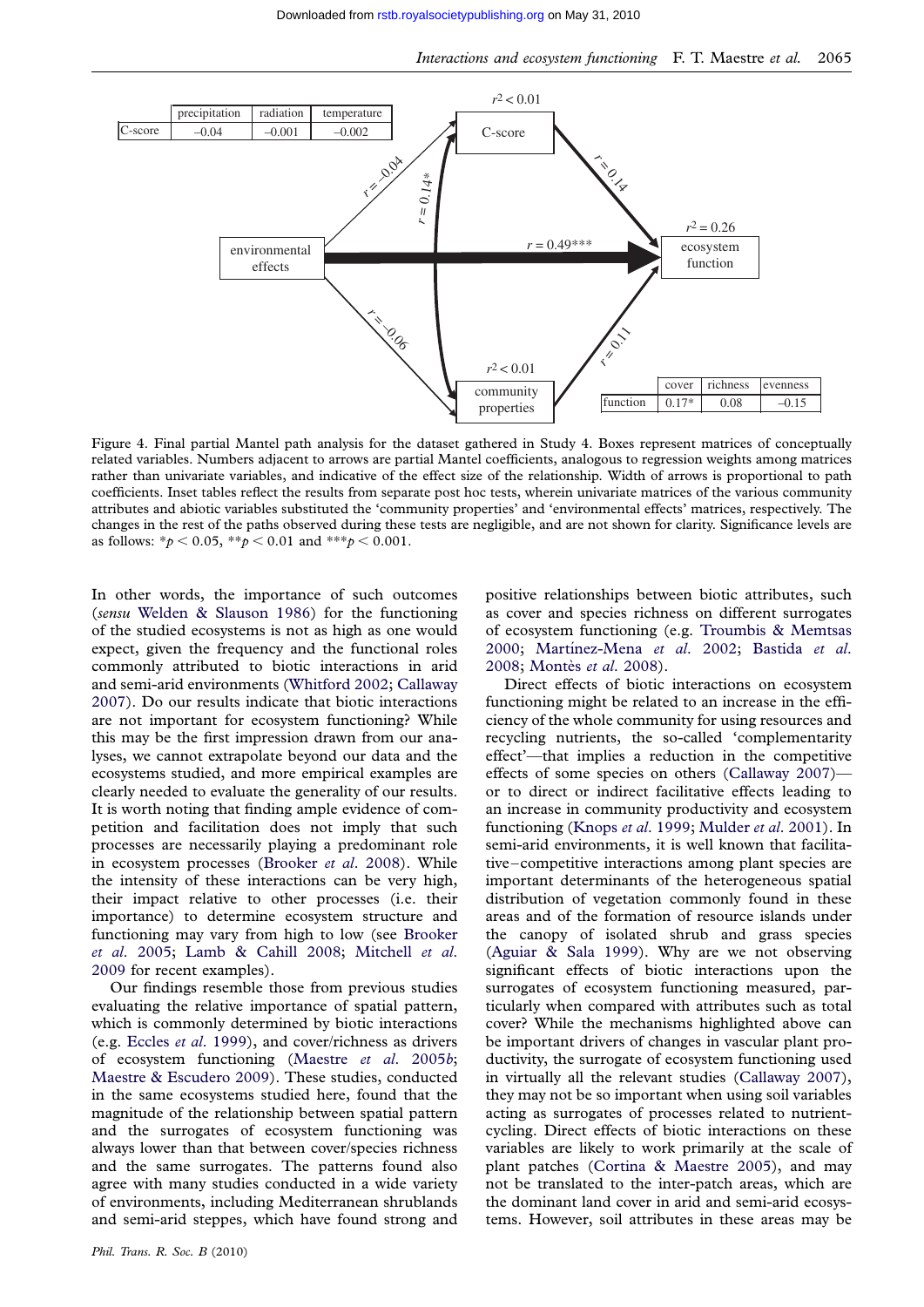largely affected by plant patches ([Maestre](#page-13-0) et al. 2009c), as these can modify the microclimate in their surroundings through shading, and can provide carbon, water and nutrients through processes such as hydraulic lift, lateral root growth and litter inputs [\(Breshears](#page-11-0) et al. 1998; [Caldwell](#page-11-0) et al. 1998; [Boeken &](#page-11-0) [Orenstein 2001](#page-11-0)). The influence of plant patches on the functioning of the inter-patch areas is going to be increasingly important with changes in cover, irrespective of whether such changes are driven by facilitation or not.

Regarding BSC communities, positive interactions among soil lichens can occur through mechanisms such as increased nutrient availability close to N-fixing species like Collema spp. ([Belnap 2002\)](#page-11-0), and increased water availability in the surroundings of those species capturing dew ([Kidron](#page-12-0) et al. 2002). On the other hand, negative interactions can arise through mechanisms such as allelopathy [\(Souza-Egipsy](#page-13-0) et al. [2002](#page-13-0)), genuine competitive displacement [\(Armstrong &](#page-11-0) [Welch 2007](#page-11-0)) and reduced moisture availability by those species sealing the soil surface (Cantón  $et$  al. [2004](#page-11-0)). While the outcome of these processes will have functional consequences at the scale of the interacting organisms, the multiplicity of competitive and facilitative interactions happening within whole communities, and their opposite effects on processes such as nutrient-cycling (e.g. N fixation versus reduced soil moisture) can dilute the functional importance of biotic interactions at this scale. Our results provide, to our knowledge, the first empirical test of the relative importance of biotic interactions, cover and richness as drivers of ecosystem functioning in BSC-dominated ecosystems. They also agree with recent studies and syntheses conducted in BSCdominated areas describing an important control of total cover and richness on soil nutrient-cycling [\(Maestre](#page-12-0) et al. 2005b; [Bowker](#page-11-0) et al. 2010).

### (b) Indirect and direct effects of changes in abiotic stress on ecosystem functioning

While the direct effects of increased temperature and modifications in rainfall amount and pattern are causing the most evident impacts of climate change on ecosystem functioning (e.g. [Dormann & Woodin](#page-12-0) [2002](#page-12-0); Fay et al[. 2003](#page-12-0); [Emmett](#page-12-0) et al. 2004), indirect effects mediated through impacts upon biota can also play an important role in the way ecosystem function responds to such changes [\(Canadell](#page-11-0) et al. [2007](#page-11-0)). Recent studies conducted with model grassland communities have shown that biotic attributes such as biodiversity interact in complex ways with global change drivers such as elevated  $CO<sub>2</sub>$  and increases in nutrient availability to determine ecosystem productivity and community nutrient use (e.g. Reich et al[. 2004](#page-13-0); [Maestre & Reynolds 2006](#page-12-0)). Despite the recognized importance of these interactions and indirect effects, no studies like these have been conducted with biotic communities other than vascular plants.

Although widely employed to explore the impacts of climate change on organisms and ecosystem processes, results from observational approaches such as those

employed here must be interpreted with caution because response to climate change might involve adaptation/plasticity that is neglected when working on natural environmental gradients, as populations are possibly already adapted to the local conditions (Giménez-Benavides et al. 2007; but see [Gimeno](#page-12-0) et al[. 2008\)](#page-12-0). These limitations can be overcome by using experimental approaches such as those employed in Study 3. The preliminary results obtained from this study provide evidence of strong short-term effects of climate change on soil respiration, a response that was controlled by the total cover of BSCs (i.e. areas of low BSC cover did not show any response to the warming treatment), but not by species richness, evenness or biotic interactions. If warming increases soil respiration, particularly in areas of high BSC cover, BSC-forming organisms such as lichens and mosses may be at risk of C deficits, particularly when air temperatures are high and moisture is limited [\(Wilske](#page-14-0) et al. 2008). This situation may be exacerbated by other ongoing climatic alterations, such as increases in UV radiation, which has been shown to negatively affect the physiological functioning of BSC-forming organisms ([Belnap](#page-11-0) et al. 2008). Our results indicate that BSCs will probably experience added stress under the forecasted future climatic conditions, which may in turn have negative feedbacks on many ecosystem functions modulated by these organisms (see [Belnap & Lange 2003](#page-11-0) for a review). The increase in soil respiration observed in the OTC treatment also agree with results from warming experiments conducted in shrublands and grasslands [\(Emmett](#page-12-0) et al. [2004](#page-12-0); Zhou et al[. 2006](#page-14-0); but see Luo et al[. \(2001\)](#page-12-0) and Lellei-Kovács et al. (2008)). Our measurement period is not long enough to meaningfully extrapolate the observed soil respiration responses, and to discuss the mechanisms driving them, but we would like to highlight the role played by BSC cover as a driver of these responses to experimental warming. These experimental results further add to the observations obtained from Studies 1, 2 and 4 to emphasize the role of total cover as another potentially key biotic attribute modulating the responses of semi-arid ecosystems to the ongoing environmental change.

#### 5. CONCLUDING REMARKS

Important research efforts are being devoted to incorporating the multiplicity of factors affecting ecosystem functioning when evaluating its responses to environmental change, when using both experimental (e.g. Reich et al[. 2004;](#page-13-0) [Maestre & Reynolds 2006\)](#page-12-0) and modelling (e.g. [Savage](#page-13-0) et al. 2007; Shen et al[. 2008](#page-13-0)) approaches. At the same time, the study of the facilitation–competition continuum along environmental gradients has been a major topic of study during the last two decades ([Callaway 2007;](#page-11-0) [Brooker](#page-11-0) et al[. 2008\)](#page-11-0). However, most of this research has targeted single or a few pairs of species, have not directly evaluated the potential roles of climate, biotic interactions and other community attributes as drivers of ecosystem functioning and have been conducted using environmental gradients involving just two levels. Our results contribute to filling this gap,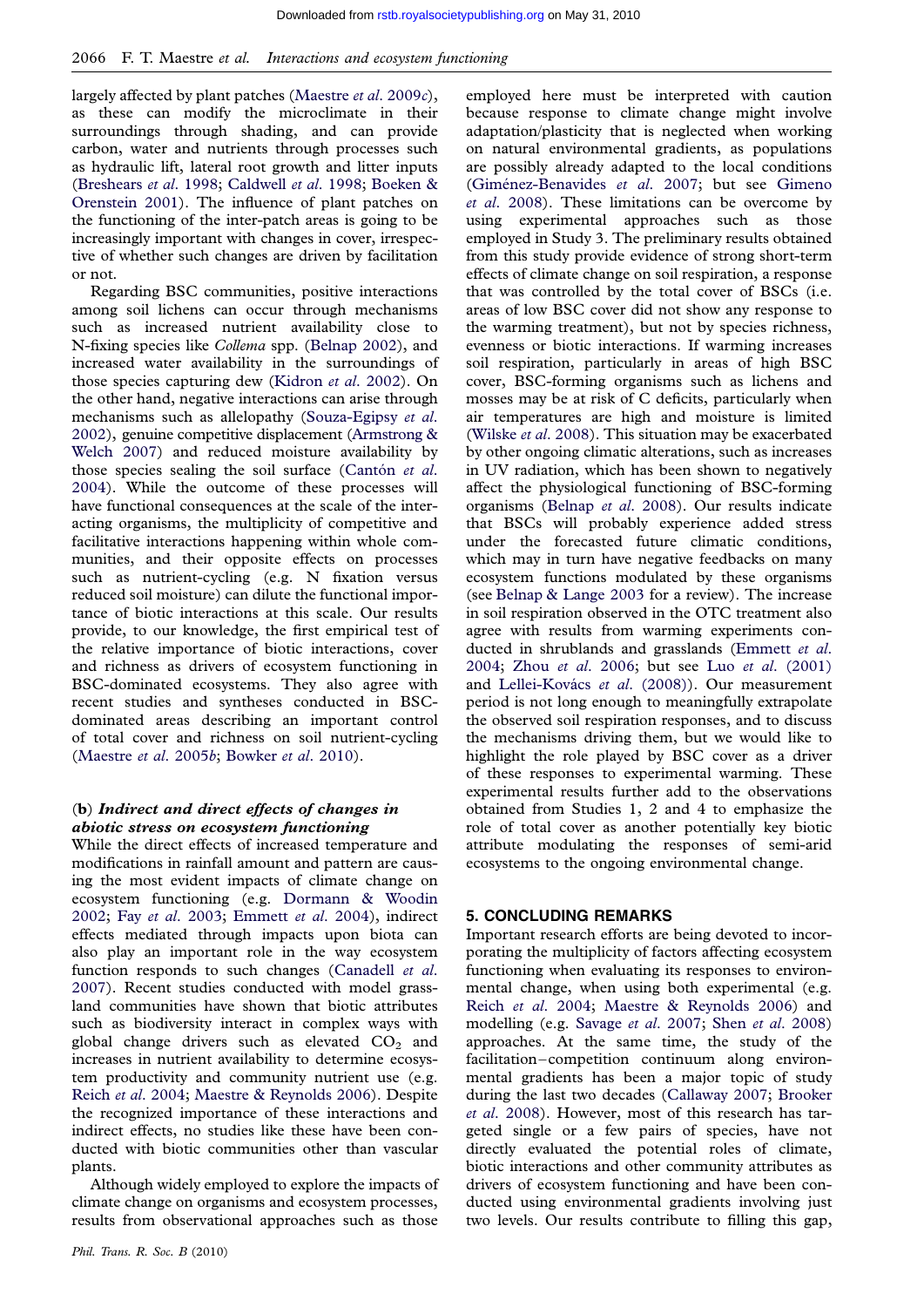<span id="page-11-0"></span>and indicate that attributes of biotic communities such as total cover, but not the outcome of biotic interactions, exert important controls on ecosystem functioning along environmental gradients in semiarid ecosystems dominated by BSCs and vascular plants. They also indicate that factors negatively affecting biotic attributes such as cover, and to a lesser degree richness, will probably have a major negative impact on ecosystem functioning under future climatic conditions, exacerbating the impacts of climate on this functioning. Although challenging [\(Freckleton](#page-12-0) et al[. 2009](#page-12-0)), future facilitation–competition research should explicitly consider the importance of biotic interactions, as this is crucial for a full understanding of the role of these interactions as drivers of ecosystem functioning and of its responses to climate change.

We thank José M. Montoya for inviting us to write this contribution for the special issue, Marta Carpio, Aran Luzuriaga, Patricia Valiente, Becky Mou and Ana Sánchez for their help during field and laboratory work, and Nicholas Gotelli, José M. Montoya and two anonymous reviewers for their thorough and constructive comments on a previous version of this manuscript. F.T.M. is supported by the European Research Council under the European Community's Seventh Framework Programme (FP7/2007- 2013)/ERC Grant agreement no. 242658. M.A.B. was supported by a 'Juan de la Cierva' contract from the Spanish Ministerio de Ciencia e Innovación (MICINN), co-funded by the European Social Fund. C.E.M. and A.P.C. were supported by Studentships from the British Ecological Society (231/1975) and the Fundación BBVA (BIOCON06/105 grant), respectively. S.S. and P.G.P. were supported by fellowships from Fundación Biodiversidad-CINTRA (EXPERTAL grant). This research was supported by grants from the British Ecological Society (Early Career Project Grant 231/607 and Studentship 231/ 1975), Fundación BBVA (BIOCON06/105), Comunidad de Madrid (S-0505/AMB/0335), Universidad Rey Juan Carlos (URJC-RNT-063-2) and MICINN (CGL2008- 00986-E/BOS).

#### **REFERENCES**

- Abrahamson, W. G., Ball Dobley, K., Houseknecht, H. R. & Pecone, C. A. 2005 Ecological divergence among five cooccurring species of old-field goldenrods. Plant Ecol. 177, 43–56. [\(doi:10.1007/s11258-005-2069-2](http://dx.doi.org/doi:10.1007/s11258-005-2069-2))
- Aguiar, M. R. & Sala, O. E. 1999 Patch structure, dynamics and implications for the functioning of arid ecosystems. Trends Ecol. Evol. 14, 273–277. ([doi:10.1016/S0169-](http://dx.doi.org/doi:10.1016/S0169-5347(99)01612-2) [5347\(99\)01612-2\)](http://dx.doi.org/doi:10.1016/S0169-5347(99)01612-2)
- Armstrong, R. A. & Welch, A. R. 2007 Competition in lichen communities. Symbiosis 43, 1–12.
- Bastida, F., Barbera, G. G., Garcia, C. & Hernandez, T. 2008 Influence of orientation, vegetation and season on soil microbial and biochemical characteristics under semiarid conditions. Appl. Soil Ecol. 38, 62–70. ([doi:10.1016/](http://dx.doi.org/doi:10.1016/j.apsoil.2007.09.002) [j.apsoil.2007.09.002](http://dx.doi.org/doi:10.1016/j.apsoil.2007.09.002))
- Belnap, J. 2002 Nitrogen fixation in biological soil crusts from southeast Utah, USA. Biol. Fert. Soils 35, 128-135. [\(doi:10.1007/s00374-002-0452-x\)](http://dx.doi.org/doi:10.1007/s00374-002-0452-x)
- Belnap, J. & Lange, O. L. (eds) 2003 Biological soil crusts: structure, function, and management. Berlin, Germany: Springer.
- Belnap, J., Phillips, S. L., Flints, S., Money, J. & Caldwell, M. 2008 Global change and biological soil crusts: effects of ultraviolet augmentation under altered precipitation

regimes and nitrogen additions. Global Change Biol. 14, 670–686. [\(doi:10.1111/j.1365-2486.2007.01509.x](http://dx.doi.org/doi:10.1111/j.1365-2486.2007.01509.x))

- Bertness, M. & Callaway, R. M. 1994 Positive interactions in communities. Trends Ecol. Evol. 9, 191-193. [\(doi:10.](http://dx.doi.org/doi:10.1016/0169-5347(94)90088-4) [1016/0169-5347\(94\)90088-4](http://dx.doi.org/doi:10.1016/0169-5347(94)90088-4))
- Boeken, B. & Orenstein, D. 2001 The effect of plant litter on ecosystem properties in a Mediterranean semi-arid shrubland. *J. Veg. Sci.* 12, 825-832. ([doi:10.2307/](http://dx.doi.org/doi:10.2307/3236870) [3236870\)](http://dx.doi.org/doi:10.2307/3236870)
- Bowker, M. A., Belnap, J., Davidson, D. W. & Goldstein, H. 2006 Correlates of biological soil crust abundance across a continuum of spatial scales: support for a hierarchical conceptual model.  $\hat{J}$ . Appl. Ecol. 43, 152-163. [\(doi:10.](http://dx.doi.org/doi:10.1111/j.1365-2664.2006.01122.x) [1111/j.1365-2664.2006.01122.x](http://dx.doi.org/doi:10.1111/j.1365-2664.2006.01122.x))
- Bowker, M. A., Maestre, F. T. & Escolar, C. 2010 Biological crusts as a model system for examining the biodiversity– ecosystem function relationship in soils. Soil Biol. Biochem. 42, 405–417. ([doi:10.1016/j.soilbio.2009.10.025\)](http://dx.doi.org/doi:10.1016/j.soilbio.2009.10.025)
- Breshears, D. D., Nyhan, J. W., Heil, C. E. & Wilcox, B. P. 1998 Effects of woody plants on microclimate in a semiarid woodland: soil temperature and evaporation in canopy and intercanopy patches. Int.  $\tilde{t}$ . Plant Sci. 159, 1010–1017. [\(doi:10.1086/314083\)](http://dx.doi.org/doi:10.1086/314083)
- Brooker, R. W. 2006 Plant–plant interactions and environmental change. New Phytol. 171, 271–289. [\(doi:10.](http://dx.doi.org/doi:10.1111/j.1469-8137.2006.01752.x) [1111/j.1469-8137.2006.01752.x](http://dx.doi.org/doi:10.1111/j.1469-8137.2006.01752.x))
- Brooker, R., Kikvidze, Z., Pugnaire, F. I., Callaway, R. M., Choler, P., Lortie, C. J. & Michalet, R. 2005 The importance of importance. Oikos 109, 63–70. [\(doi:10.1111/j.](http://dx.doi.org/doi:10.1111/j.0030-1299.2005.13557.x) [0030-1299.2005.13557.x](http://dx.doi.org/doi:10.1111/j.0030-1299.2005.13557.x))
- Brooker, R. W. et al. 2008 Facilitation in plant communities: the past, the present and the future.  $J. Ecol.$  96, 18-34. [\(doi:10.1111/j.1365-2745.2007.01295.x](http://dx.doi.org/doi:10.1111/j.1365-2745.2007.01295.x))
- Caldwell, M. M., Dawson, T. E. & Richards, J. H. 1998 Hydraulic lift: consequences of water efflux from the roots of plants. Oecologia 113, 151–161. ([doi:10.1007/](http://dx.doi.org/doi:10.1007/s004420050363) [s004420050363](http://dx.doi.org/doi:10.1007/s004420050363))
- Callaway, R. M. 2007 Positive interactions and interdependence in plant communities. Dordrecht, The Netherlands: Springer.
- Callaway, R. M. et al. 2002 Positive interactions among alpine plants increase with stress. Nature 417, 844–848. [\(doi:10.1038/nature00812](http://dx.doi.org/doi:10.1038/nature00812))
- Callaway, R. M., Kikodze, D., Chiboshvili, M. & Khetsuriani, L. 2005 Unpalatable plants protect neighbors from grazing and increase plant community diversity. Ecology 86, 1856–1862. [\(doi:10.1890/04-0784\)](http://dx.doi.org/doi:10.1890/04-0784)
- Canadell, J., Pataki, D. & Pitelka, L. F. (eds) 2007 Terrestrial ecosystems in a changing world. Berlin, Germany: Springer.
- Cantón, Y., Solé-Benet, A. & Domingo, F. 2004 Temporal and spatial patterns of soil moisture in semiarid badlands of SE Spain. *J. Hydrol.* 285, 199-214. ([doi:10.1016/](http://dx.doi.org/doi:10.1016/j.jhydrol.2003.08.018) [j.jhydrol.2003.08.018\)](http://dx.doi.org/doi:10.1016/j.jhydrol.2003.08.018)
- Castellano, M. J. & Valone, T. J. 2007 Livestock, soil compaction and water infiltration rate: evaluating a potential desertification recovery mechanism. J. Arid Environ. 71, 97–108. [\(doi:10.1016/j.jaridenv.2007.03.009](http://dx.doi.org/doi:10.1016/j.jaridenv.2007.03.009))
- Cavieres, L., Badano, E. I., Sierra-Almeida, A., Gómez-González, S. & Molina-Montenegro, M. A. 2006 Positive interactions between alpine plant species and the nurse cushion Laretia acaulis do not increase with elevation in the Andes of central Chile. New Phytol. 169, 59–69. [\(doi:10.1111/j.1469-8137.2005.01573.x](http://dx.doi.org/doi:10.1111/j.1469-8137.2005.01573.x))
- Chu, C. J., Maestre, F. T., Xiao, S., Weiner, J., Wang, Y. S., Duan, Z. H. & Wang, G. 2008 Balance between facilitation and resource competition determines biomass– density relationships in plant populations. Ecol. Lett. 11, 1189–1197. [\(doi:10.1111/j.1461-0248.2008.01228.x](http://dx.doi.org/doi:10.1111/j.1461-0248.2008.01228.x))
- Cortina, J. & Maestre, F. T. 2005 Plant effects on soils in drylands: implications on community dynamics and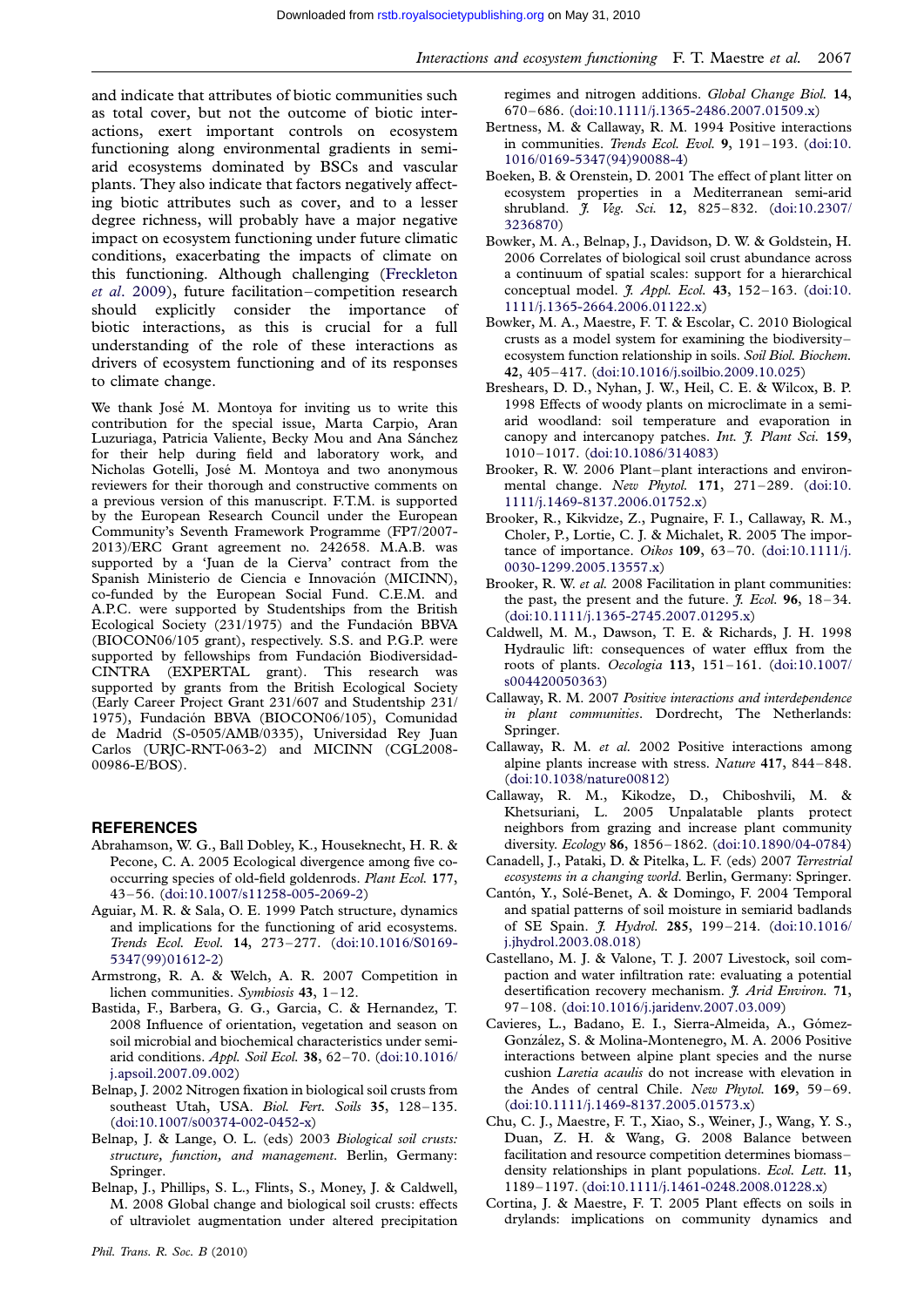<span id="page-12-0"></span>ecosystem restoration. In Tree species effects on soils: implications for global change (eds D. Binkley & O. Menyailo), pp. 85–118. Berlin, Germany: Springer.

- de Castro, M., Martín-Vide, J. & Alonso, S. 2005 El clima de España: pasado, presente y escenarios de clima para el siglo XXI. In Evaluación Preliminar General de los Impactos en España por Efecto del Cambio Climático (ed. J. M. Moreno), pp. 1–64. Madrid, Spain: Ministerio de Medio Ambiente.
- Dormann, C. F. & Woodin, S. J. 2002 Climate change in the Arctic: using plant functional types in a meta-analysis of field experiments. Funct. Ecol. 16, 4–17. [\(doi:10.1046/j.](http://dx.doi.org/doi:10.1046/j.0269-8463.2001.00596.x) [0269-8463.2001.00596.x](http://dx.doi.org/doi:10.1046/j.0269-8463.2001.00596.x))
- Dullinger, S. et al. 2007 Weak and variable relationships between environmental severity and small-scale co-occurrence in alpine plant communities. *J. Ecol.* 95, 1284– 1295. [\(doi:10.1111/j.1365-2745.2007.01288.x](http://dx.doi.org/doi:10.1111/j.1365-2745.2007.01288.x))
- Eccles, N. S., Esler, K. J. & Cowling, R. M. 1999 Spatial pattern analysis in Namaqualand desert plant communities: evidence for general positive interactions. Plant Ecol. 142, 71–85. [\(doi:10.1023/A:1009857824912\)](http://dx.doi.org/doi:10.1023/A:1009857824912)
- Emmett, B., Beier, C., Estiarte, M., Tietema, A., Kristensen, H. L., Williams, D., Peñuelas, J., Schmidt, I. & Sowerby, A. 2004 The response of soil processes to climate change: results from manipulation studies of shrublands across an environmental gradient. Ecosystems 7, 625–637. ([doi:10.1007/s10021-004-0220-x](http://dx.doi.org/doi:10.1007/s10021-004-0220-x))
- Fay, P. A., Carlisle, J. D., Knapp, A. K., Blair, J. M. & Collins, S. L. 2003 Productivity responses to altered rainfall patterns in a C<sub>4</sub>-dominated grassland. Oecologia 137, 245–251. [\(doi:10.1007/s00442-003-1331-3](http://dx.doi.org/doi:10.1007/s00442-003-1331-3))
- Flores, J. & Jurado, E. 2003 Are nurse-protégé interactions more common among plants from arid environments? J. Veg. Sci. 14, 911–916. [\(doi:10.1658/1100-9233](http://dx.doi.org/doi:10.1658/1100-9233(2003)014[0911:ANIMCA]2.0.CO;2) [\(2003\)014\[0911:ANIMCA\]2.0.CO;2](http://dx.doi.org/doi:10.1658/1100-9233(2003)014[0911:ANIMCA]2.0.CO;2))
- Freckleton, R. P., Watkinson, A. R. & Rees, M. 2009 Measuring the importance of competition in plant communities. *J. Ecol.* 97, 379-384. [\(doi:10.1111/j.](http://dx.doi.org/doi:10.1111/j.1365-2745.2009.01497.x) [1365-2745.2009.01497.x](http://dx.doi.org/doi:10.1111/j.1365-2745.2009.01497.x))
- Giménez-Benavides, L., Escudero, A. & Iriondo, J. M. 2007 Local adaptation enhances seedling recruitment along an altitudinal gradient in a high mountain Mediterranean plant. Ann. Bot. 99, 723–734. [\(doi:10.1093/aob/](http://dx.doi.org/doi:10.1093/aob/mcm007) [mcm007\)](http://dx.doi.org/doi:10.1093/aob/mcm007)
- Gimeno, T., Pías, B., Lemos Fihlo, J. P. & Valladares, F. 2008 Plasticity and stress tolerance override local adaptation in the responses of Mediterranean holm oak seedlings to drought and cold. Tree Physiol. 29, 87-98. ([doi:10.1093/treephys/tpn007\)](http://dx.doi.org/doi:10.1093/treephys/tpn007)
- Goslee, S. C. & Urban, D. L. 2007 The ecodist package for dissimilarity-based analysis of ecological data. *J. Stat.* Soft. 22, 1–19.
- Gotelli, N. J. 2000 Null model analysis of species cooccurrence patterns. Ecology 81, 2606–2621. ([doi:10.](http://dx.doi.org/doi:10.1890/0012-9658(2000)081[2606:NMAOSC]2.0.CO;2) [1890/0012-9658\(2000\)081\[2606:NMAOSC\]2.0.CO;2\)](http://dx.doi.org/doi:10.1890/0012-9658(2000)081[2606:NMAOSC]2.0.CO;2)
- Gotelli, N. J. & Entsminger, G. L. 2003 Swap algorithms in null model analysis. Ecology 84, 532–535. [\(doi:10.1890/](http://dx.doi.org/doi:10.1890/0012-9658(2003)084[0532:SAINMA]2.0.CO;2) [0012-9658\(2003\)084\[0532:SAINMA\]2.0.CO;2](http://dx.doi.org/doi:10.1890/0012-9658(2003)084[0532:SAINMA]2.0.CO;2))
- Gotelli, N. J. & Entsminger, G. L. 2006. EcoSim: null models software for ecology, version 7. Acquired Intelligence Inc. and Kesey-Bear. See [http://garyentsminger.](http://garyentsminger.com/) [com/](http://garyentsminger.com/) ecosim.htm.
- Gotelli, N. J. & Graves, G. R. 1996 Null models in ecology. Washington, DC: Smithsonian Institution Press.
- Grace, J. B. 2006 Structural equation modeling and natural systems. Cambridge, UK: Cambridge University Press.
- Hauck, M., Dulamsuren, C. & Muhlenberg, M. 2007 Lichen diversity on steppe slopes in the northern Mongolian mountain taiga and its dependence on microclimate. Flora 202, 530–546. ([doi:10.1016/j.flora.2006.11.003\)](http://dx.doi.org/doi:10.1016/j.flora.2006.11.003)
- Hooper, D. U. et al. 2005 Effects of biodiversity on ecosystem functioning: a consensus of current knowledge. Ecol. Monogr. 75, 3–35. [\(doi:10.1890/04-0922](http://dx.doi.org/doi:10.1890/04-0922))
- Keddy, P. A. 2001 Competition, 2nd ed. Dordrecht, The Netherlands: Kluwer.
- Kidron, G. J., Herrnstadt, I. & Barzilay, E. 2002 The role of dew as a moisture source for sand microbiotic crusts in the Negev Desert, Israel. J. Arid Environ. 52, 517-533. ([doi:10.1006/jare.2002.1014\)](http://dx.doi.org/doi:10.1006/jare.2002.1014)
- Kikvidze, Z., Pugnaire, F. I., Brooker, R. W., Choler, P., Lortie, C. J., Michalet, R. & Callaway, R. M. 2005 Linking patterns and processes in alpine plant communities: a global study. Ecology 86, 1395–1400. [\(doi:10.1890/04-1926\)](http://dx.doi.org/doi:10.1890/04-1926)
- Knops, J. M. H. et al. 1999 Effects of plant species richness on invasion dynamics, disease outbreaks, insect abundances, and diversity. Ecol. Lett. 2, 286-293. ([doi:10.](http://dx.doi.org/doi:10.1046/j.1461-0248.1999.00083.x) [1046/j.1461-0248.1999.00083.x\)](http://dx.doi.org/doi:10.1046/j.1461-0248.1999.00083.x)
- Körner, C. H. 2000 Biosphere responses to  $CO<sub>2</sub>$ -enrichment. Ecol. Appl. 10, 1590–1619. ([doi:10.1890/1051-](http://dx.doi.org/doi:10.1890/1051-0761(2000)010[1590:BRTCE]2.0.CO;2) [0761\(2000\)010\[1590:BRTCE\]2.0.CO;2](http://dx.doi.org/doi:10.1890/1051-0761(2000)010[1590:BRTCE]2.0.CO;2))
- Lamb, E. G. & Cahill Jr, J. F. 2008 When competition does not matter: grassland diversity and community composition. Am. Nat. 171, 777–787. [\(doi:10.1086/](http://dx.doi.org/doi:10.1086/587528) [587528](http://dx.doi.org/doi:10.1086/587528))
- Leduc, A., Drapeau, P., Bergeron, Y. & Legendre, P. 1992 Study of spatial components of forest cover using partial Mantel tests and path analysis.  $\tilde{f}$ . Veg. Sci. 3, 69-78. ([doi:10.2307/3236000\)](http://dx.doi.org/doi:10.2307/3236000)
- Lellei-Kovács, E., Kovács-Láng, E., Kalapos, T., Botta-Dukát, Z., Barabás, S. & Beier, C. 2008 Experimental warming does not enhance soil respiration in a semiarid temperate forest-steppe ecosystem. Commun. Ecol. 9, 29–37. ([doi:10.1556/ComEc.9.2008.1.4\)](http://dx.doi.org/doi:10.1556/ComEc.9.2008.1.4)
- Liancourt, P., Callaway, R. M. & Michalet, R. 2005 Stress tolerance and competitive-response ability determine the outcome of biotic interactions. Ecology 86, 1611–1618. ([doi:10.1890/04-1398\)](http://dx.doi.org/doi:10.1890/04-1398)
- Lortie, C. J. & Callaway, R. M. 2006 Re-analysis of metaanalysis: support for the stress-gradient hypothesis.  $\tilde{f}$ . Ecol. 94, 7–16. ([doi:10.1111/j.1365-2745.2005.01066.x\)](http://dx.doi.org/doi:10.1111/j.1365-2745.2005.01066.x)
- Luo, Y., Wan, S., Hui, D. & Wallace, L. L. 2001 Acclimatization of soil respiration to warming in a tall grass prairie. Nature 413, 622–624. ([doi:10.1038/35098065\)](http://dx.doi.org/doi:10.1038/35098065)
- Maestre, F. T. 2003 Small-scale spatial patterns of two soil lichens in semi-arid Mediterranean steppe. Lichenologist 35, 71–81. [\(doi:10.1006/lich.2002.0425\)](http://dx.doi.org/doi:10.1006/lich.2002.0425)
- Maestre, F. T. & Cortina, J. 2004 Do positive interactions increase with abiotic stress? A test from a semi-arid steppe. Proc. R. Soc. Lond. B 271, S331–S333. ([doi:10.](http://dx.doi.org/doi:10.1098/rsbl.2004.0181) [1098/rsbl.2004.0181](http://dx.doi.org/doi:10.1098/rsbl.2004.0181))
- Maestre, F. T. & Escudero, A. 2009 Is the patch-size distribution of vegetation a suitable indicator of desertification processes? Ecology 90, 1729–1735. ([doi:10.1890/08-2096.1](http://dx.doi.org/doi:10.1890/08-2096.1))
- Maestre, F. T. & Reynolds, J. F. 2006 Spatial heterogeneity in soil nutrient supply modulates nutrient and biomass responses to multiple global change drivers in model grassland communities. Global Change Biol. 12, 2431– 2441. [\(doi:10.1111/j.1365-2486.2006.01262.x](http://dx.doi.org/doi:10.1111/j.1365-2486.2006.01262.x))
- Maestre, F. T., Valladares, F. & Reynolds, J. F. 2005a Is the change of plant–plant interactions with abiotic stress predictable? A meta-analysis of field results in arid environments. *J. Ecol.* 93, 748-757. [\(doi:10.1111/j.](http://dx.doi.org/doi:10.1111/j.1365-2745.2005.01017.x) [1365-2745.2005.01017.x](http://dx.doi.org/doi:10.1111/j.1365-2745.2005.01017.x))
- Maestre, F. T., Escudero, A., Martínez, I., Guerrero, C. & Rubio, A. 2005b Does spatial pattern matter to ecosystem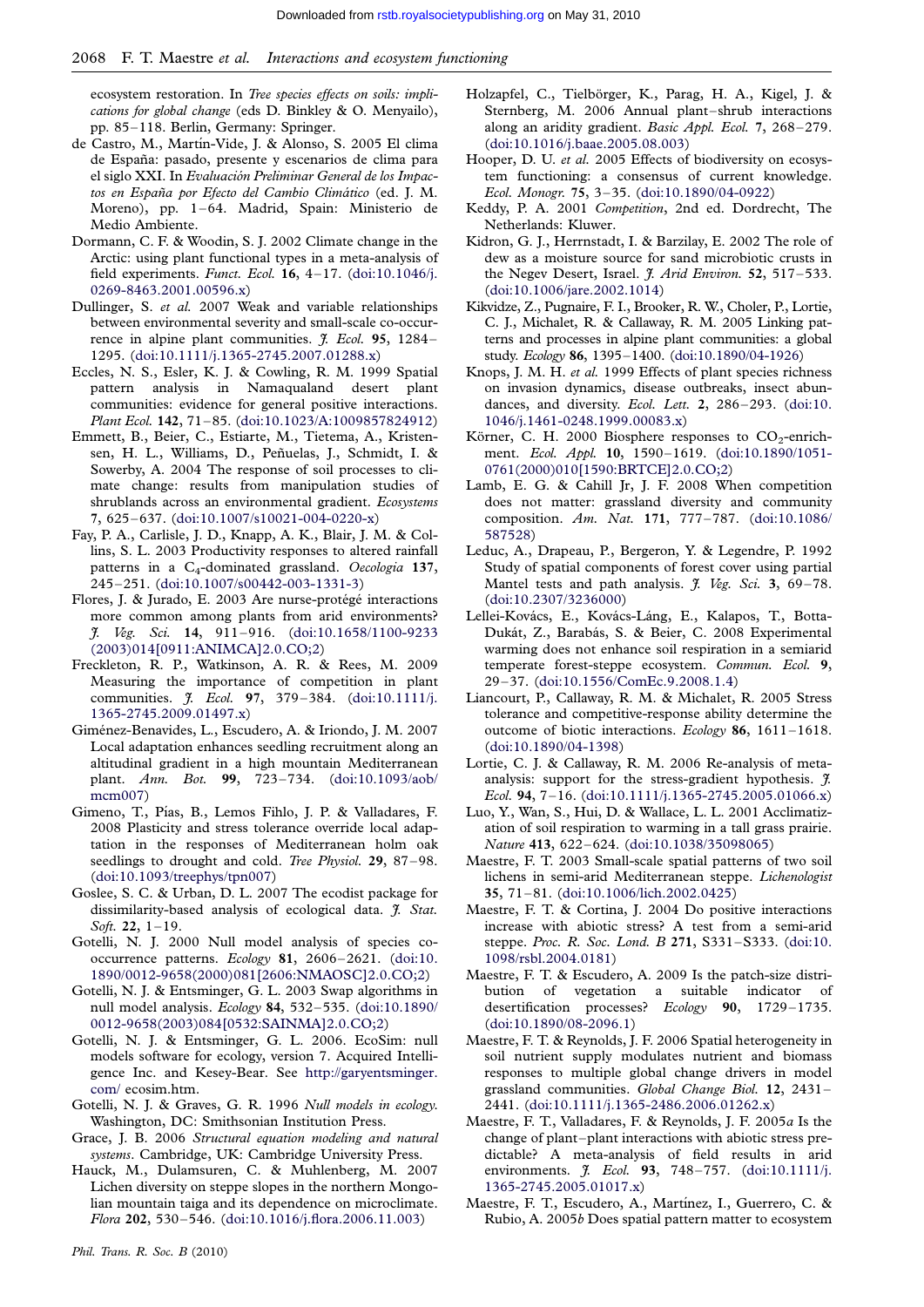<span id="page-13-0"></span>functioning? Insights from biological soil crusts. Funct. Ecol. 19, 566–573. ([doi:10.1111/j.1365-2435.2005.](http://dx.doi.org/doi:10.1111/j.1365-2435.2005.01000.x) [01000.x\)](http://dx.doi.org/doi:10.1111/j.1365-2435.2005.01000.x)

- Maestre, F. T., Valladares, F. & Reynolds, J. F. 2006 The stress-gradient hypothesis does not fit all relationships between plant–plant interactions and abiotic stress: further insights from arid environments. *J. Ecol.* 94, 17–22. [\(doi:10.1111/j.1365-2745.2005.01089.x](http://dx.doi.org/doi:10.1111/j.1365-2745.2005.01089.x))
- Maestre, F. T., Escolar, C., Martínez, I. & Escudero, A. 2008 Are soil lichen communities structured by biotic interactions? A null model analysis.  $J. Veg. Sci. 19, 261-266$ . [\(doi:10.3170/2007-8-18366\)](http://dx.doi.org/doi:10.3170/2007-8-18366)
- Maestre, F. T., Callaway, R. M., Valladares, F. & Lortie, C. 2009a Refining the stress-gradient hypothesis for competition and facilitation in plant communities.  $\tilde{f}$ . Ecol. 97, 199–205. [\(doi:10.1111/j.1365-2745.2008.01476.x](http://dx.doi.org/doi:10.1111/j.1365-2745.2008.01476.x))
- Maestre, F. T., Martínez, I., Escolar, C. & Escudero, A. 2009b On the relationship between abiotic stress and co-occurrence patterns: an assessment at the community level using soil lichen communities and multiple stress gradients. Oikos 118, 1015–1022. ([doi:10.1111/j.1600-](http://dx.doi.org/doi:10.1111/j.1600-0706.2009.17362.x) [0706.2009.17362.x\)](http://dx.doi.org/doi:10.1111/j.1600-0706.2009.17362.x)
- Maestre, F. T. et al. 2009c Shrub encroachment can reverse desertification in Mediterranean semiarid grasslands. Ecol. Lett. 12, 930–941. [\(doi:10.1111/j.1461-0248.](http://dx.doi.org/doi:10.1111/j.1461-0248.2009.01352.x) [2009.01352.x](http://dx.doi.org/doi:10.1111/j.1461-0248.2009.01352.x))
- Martínez-Mena, M., Rogel, A. J., Castillo, V. & Albaladejo, J. 2002 Organic carbon and nitrogen losses influenced by vegetation removal in a semiarid mediterranean soil. Biogeochemistry 61, 309–321. [\(doi:10.1023/A:1020](http://dx.doi.org/doi:10.1023/A:1020257208048) [257208048\)](http://dx.doi.org/doi:10.1023/A:1020257208048)
- Martínez, I., Escudero, A., Maestre, F. T., de la Cruz, A., Guerrero, C. & Rubio, A. 2006 Small-scale patterns of abundance of mosses and lichens forming biological soil crusts in two semi-arid gypsum environments. Aust. J. Bot. 54, 339-348. [\(doi:10.1071/BT05078\)](http://dx.doi.org/doi:10.1071/BT05078)
- McCune, B. & Grace, J. B. 2002 Analysis of ecological communties. Gleneden Beach, USA: MJM Software Design.
- Michalet, R., Brooker, R. W., Cavieres, L. A., Kikvidze, Z., Lortie, C. J., Pugnaire, F. I., Valiente-Banuet, A. & Callaway, R. M. 2006 Do biotic interactions shape both sides of the humped-back model of species richness in plant communities? Ecol. Lett. 9, 767-773. [\(doi:10.](http://dx.doi.org/doi:10.1111/j.1461-0248.2006.00935.x) [1111/j.1461-0248.2006.00935.x](http://dx.doi.org/doi:10.1111/j.1461-0248.2006.00935.x))
- Mitchell, M., Cahill, J. F. & Hik, D. S. 2009 The unimportance of plant interactions in a subarctic-alpine plant community. Ecology 90, 2360–2367. ([doi:10.1890/08-](http://dx.doi.org/doi:10.1890/08-0924.1) [0924.1](http://dx.doi.org/doi:10.1890/08-0924.1))
- Montès, N., Maestre, F. T., Ballini, C., Baldy, V., Gauquelin, T., Planquette, M., Greff, S., Dupouyet, S. & Perret, J. B. 2008 On the relative importance of the effects of selection and complementarity as drivers of diversity– productivity relationships in Mediterranean shrublands. Oikos 117, 1345–1350. ([doi:10.1111/j.2008.0030-1299.](http://dx.doi.org/doi:10.1111/j.2008.0030-1299.16910.x) [16910.x\)](http://dx.doi.org/doi:10.1111/j.2008.0030-1299.16910.x)
- Monzeglio, U. & Stoll, P. 2005 Spatial patterns and species performances in experimental plant communities. Oecologia 145, 619–628. [\(doi:10.1007/s00442-005-0168-3](http://dx.doi.org/doi:10.1007/s00442-005-0168-3))
- Mulder, C. P. H., Uliassi, D. D. & Doak, D. F. 2001 Physical stress and diversity–productivity relationships: the role of positive interactions. Proc. Natl Acad. Sci. USA 98, 6704–6708. [\(doi:10.1073/pnas.111055298](http://dx.doi.org/doi:10.1073/pnas.111055298))
- Ninyerola, M., Pons, X. & Roure, J. M. 2005 Atlas climático digital de la Península Ibérica. Metodología y aplicaciones enbioclimatología y geobotánica. Barcelona, Spain: Universidad Autónoma de Barcelona. See [http://www.opengis.](http://www.opengis.uab.es/wms/iberia/mms/index.htm) [uab.es/wms/iberia/mms/index.htm](http://www.opengis.uab.es/wms/iberia/mms/index.htm).
- Oosting, H. J. 1948 The study of plant communities: an introduction to plant ecology. San Francisco, CA: W. H. Freeman.
- Pielou, E. C. 1975 Ecological diversity. New York, NY: Wiley. Purves, D. W. & Law, R. 2002 Fine-scale spatial structure in a grassland community: quantifying the plant's-eye view. J. Ecol. 90, 121–129. ([doi:10.1046/j.0022-0477.2001.](http://dx.doi.org/doi:10.1046/j.0022-0477.2001.00652.x) [00652.x\)](http://dx.doi.org/doi:10.1046/j.0022-0477.2001.00652.x)
- Reich, P. B., Tilman, D., Naeem, S., Ellsworth, D. S., Knops, J., Craine, J., Wedin, D. & Trost, J. 2004 Species and functional group diversity independently influence biomass accumulation and its response to  $CO<sub>2</sub>$  and N. Proc. Natl Acad. Sci. USA 101, 10 101–10 106. [\(doi:10.](http://dx.doi.org/doi:10.1073/pnas.0306602101) [1073/pnas.0306602101\)](http://dx.doi.org/doi:10.1073/pnas.0306602101)
- Reiss, J., Bridle, J. R., Montoya, J. M. & Woodward, G. 2009 Emerging horizons in biodiversity and ecosystem func-tioning research. Trends Ecol. Evol 24, 505-514. [\(doi:10.](http://dx.doi.org/doi:10.1016/j.tree.2009.03.018) [1016/j.tree.2009.03.018\)](http://dx.doi.org/doi:10.1016/j.tree.2009.03.018)
- Reynolds, J. F. et al. 2007 Global desertification: building a science for dryland development. Science 316, 847-851. [\(doi:10.1126/science.1131634\)](http://dx.doi.org/doi:10.1126/science.1131634)
- Rooney, T. P. 2008 Comparison of co-occurrence structure of temperate forest herb-layer communities in 1949 and 2000. Acta Oecol. 34, 354–360. [\(doi:10.1016/j.actao.](http://dx.doi.org/doi:10.1016/j.actao.2008.06.011) [2008.06.011\)](http://dx.doi.org/doi:10.1016/j.actao.2008.06.011)
- Rowell, D. P. & Jones, R. G. 2006 Causes and uncertainty of future summer drying over Europe. Clim. Dyn. 27, 281–299. [\(doi:10.1007/s00382-006-0125-9](http://dx.doi.org/doi:10.1007/s00382-006-0125-9))
- Savage, V. M., Webb, C. T. & Norberg, J. 2007 A general multi-trait-based framework for studying the effects of biodiversity on ecosystem functioning. *J. Theor. Biol.* 247, 213–229. ([doi:10.1016/j.jtbi.2007.03.007](http://dx.doi.org/doi:10.1016/j.jtbi.2007.03.007))
- Schemske, D. W., Mittelbach, G. G., Cornell, H. V., Sobel, J. M. & Roy, K. 2009 Is there a latitudinal gradient in the importance of biotic interactions? Annu. Rev. Ecol. Evol. Syst. 40, 245–269. ([doi:10.1146/annurev.ecolsys.](http://dx.doi.org/doi:10.1146/annurev.ecolsys.39.110707.173430) [39.110707.173430\)](http://dx.doi.org/doi:10.1146/annurev.ecolsys.39.110707.173430)
- Schröter, D. et al. 2005 Ecosystem service supply and vulnerability to global change in Europe. Science 310, 1333–1337. [\(doi:10.1126/science.1115233](http://dx.doi.org/doi:10.1126/science.1115233))
- Shen, W., Jenerette, G. D., Hui, D., Phillips, R. P. & Ren, H. 2008 Effects of changing precipitation regimes on dryland soil respiration and C pool dynamics at rainfall event, seasonal and interannual scales. *J. Geophys. Res.* 113, G03024. [\(doi:10.1029/2008JG000685\)](http://dx.doi.org/doi:10.1029/2008JG000685)
- Shipley, B. 2001 Cause and correlation in biology: a users guide to path analysis, structural equations and causal inference. Cambridge, UK: Cambridge University Press.
- Smit, C., Rietkerk, M. & Wassen, M. J. 2009 Inclusion of biotic stress (consumer pressure) alters predictions from the stress gradient hypothesis. *J. Ecol.* 97, 1215-1219. [\(doi:10.1111/j.1365-2745.2009.01555.x](http://dx.doi.org/doi:10.1111/j.1365-2745.2009.01555.x))
- Smouse, P. E., Long, J. C. & Sokal, R. R. 1986 Multiple regression and correlation extensions of the Mantel test of matrix correspondence. Syst. Zool. 35, 627–632. [\(doi:10.2307/2413122](http://dx.doi.org/doi:10.2307/2413122))
- Souza-Egipsy, V., Wierzchos, J., García-Ramos, J. V. & Ascaso, C. 2002 Chemical and ultrastructural features of the lichen-volcanic/sedimentary rock interface in a semiarid region (Almería, Spain). Lichenologist 34, 155–167. [\(doi:10.1006/lich.2001.0371](http://dx.doi.org/doi:10.1006/lich.2001.0371))
- Stoll, P. & Prati, D. 2001 Intraspecific aggregation alters competitive interactions in experimental plant communities. Ecology 82, 319–327. ([doi:10.1890/0012-](http://dx.doi.org/doi:10.1890/0012-9658(2001)082[0319:IAACII]2.0.CO;2) [9658\(2001\)082\[0319:IAACII\]2.0.CO;2](http://dx.doi.org/doi:10.1890/0012-9658(2001)082[0319:IAACII]2.0.CO;2))
- Tirado, R. & Pugnaire, F. I. 2005 Community structure and positive interactions in constraining environments. Oikos 111, 437–444. ([doi:10.1111/j.1600-0706.2005.](http://dx.doi.org/doi:10.1111/j.1600-0706.2005.14094.x) [14094.x\)](http://dx.doi.org/doi:10.1111/j.1600-0706.2005.14094.x)
- Troumbis, A. Y. & Memtsas, D. 2000 Observational evidence that diversity may increase productivity in Mediterranean shrublands. Oecologia 125, 101–108. [\(doi:10.1007/PL00008880](http://dx.doi.org/doi:10.1007/PL00008880))